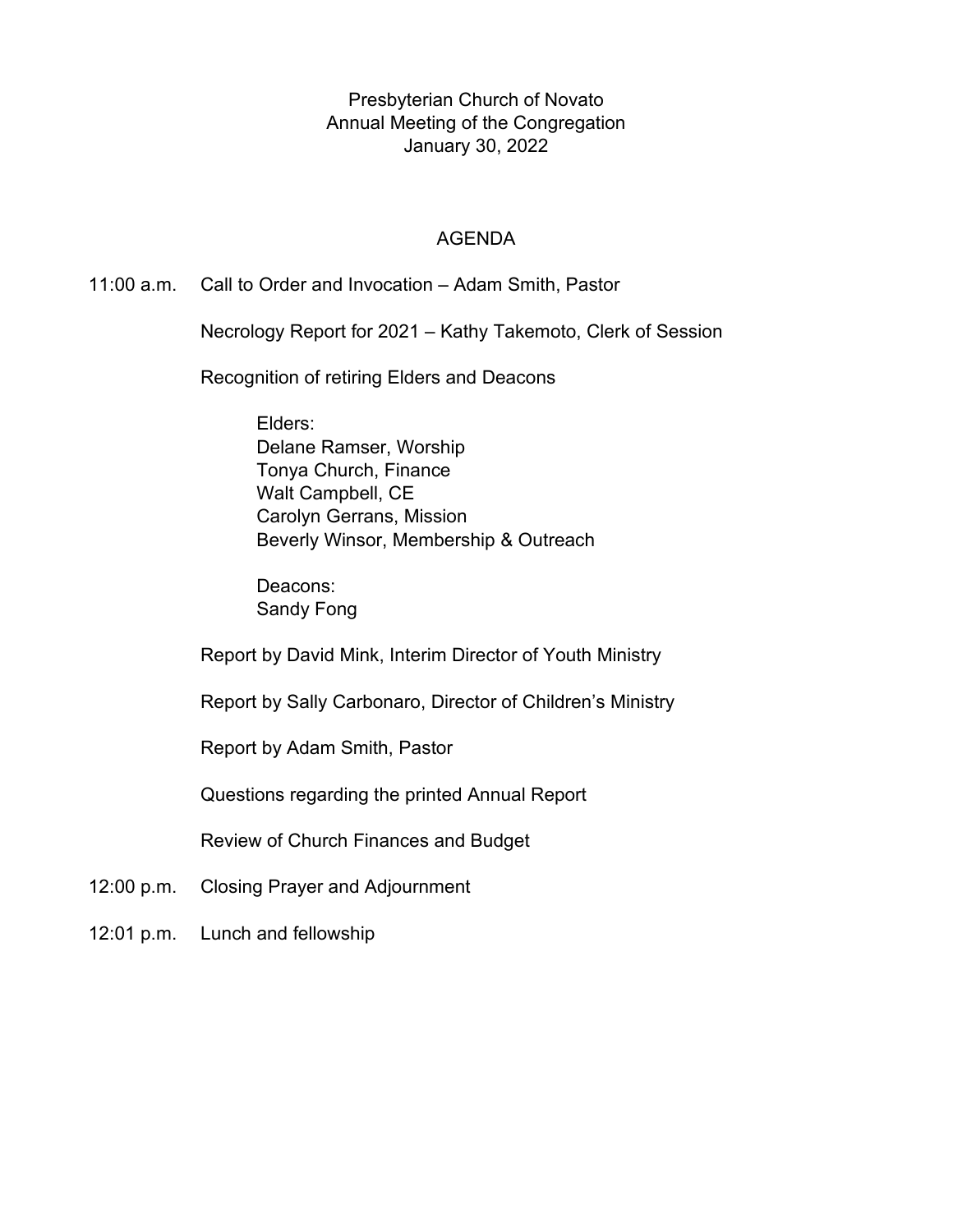# **Table of Contents**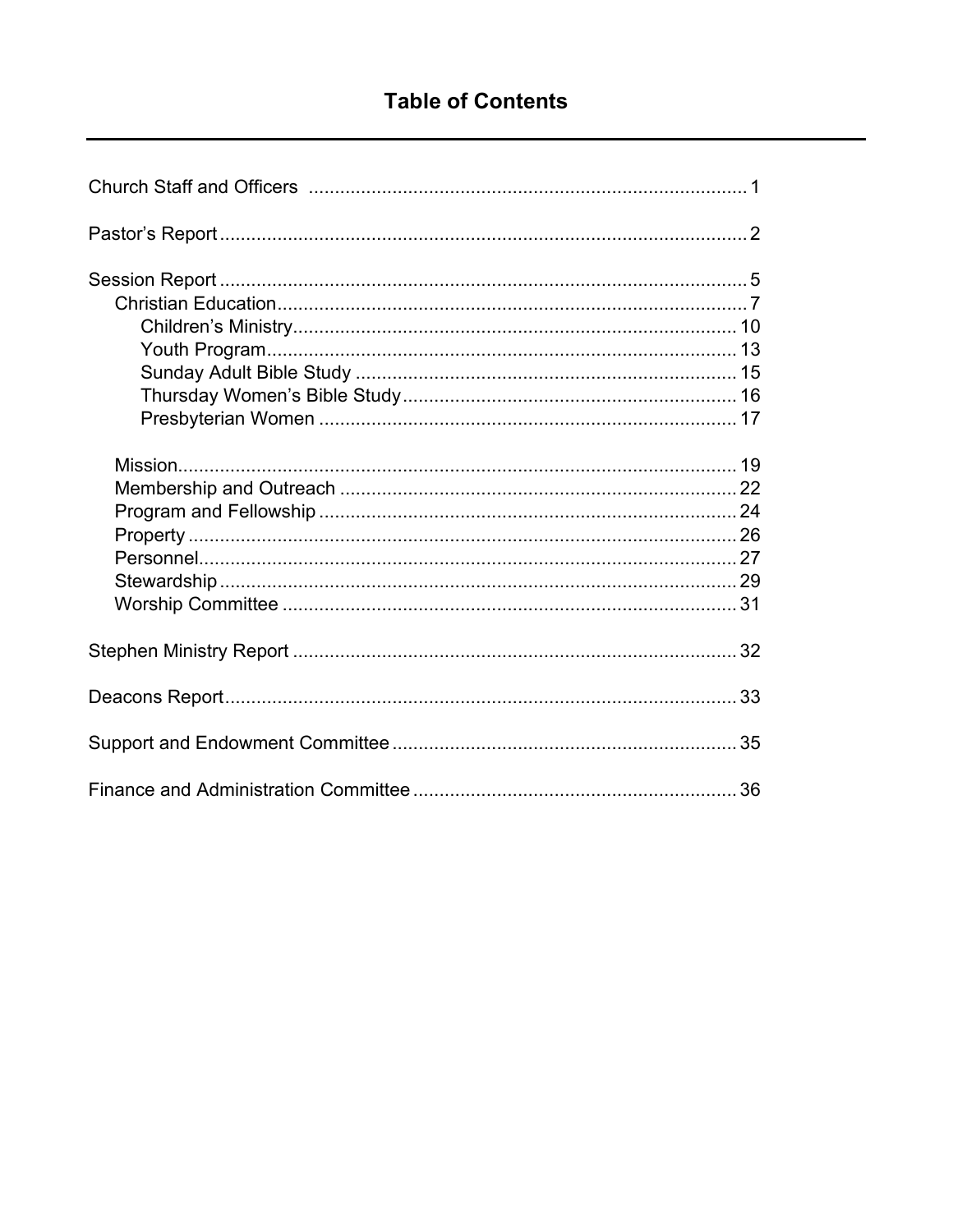#### **CHURCH STAFF 2021**

Adam Smith Pastor Renee Garza **Nursery Caregiver** Laura Haney Nursery Caregiver Stephanie Praun Nursery Caregiver Kathy Takemoto Clerk of Session Brook Stahley Deacon Moderator

#### **Class of 2021 Class of 2022 Class of 2023**

Cathy Haney **Les Church** Cathy Haney **Cathy Haney** Janalee Holmes **Becky Erba** Marcus Combs Becky Praun **Sandy Fong** Caucist Caurie Dougherty Brook Stahley **Carol Robinson** Carol Robinson **Diane Griffeath** Rebekah Harmon Jo Richman

David Mink **Interim Director of Youth Ministry** Sally Carbonaro Director of Children's Ministry Sydney Fletcher **Assistant Director of Children's Ministry** Katy Hatfield **Director of Music for Traditional Worship/Organist/Chancel Pianist** Bob McBain Contemporary Worship Pianist Tammi Jester Office Administrator Linda Ward Administrative Office Assistant Stephanie Monahan Financial Secretary (through September) Diane Ashley Wedding Coordinator

## **SESSION**

Walt Campbell **Melodie Baird** Bob Clausen Tonya Church **Beth Flynn** Beth Flynn Brad Praun Carolyn Gerrans **Diane Kaljian-Combs** Steve Revere Delane Ramser **Regina Rus** Patty Reed Regina Rus Beverly Winsor **Joe Simmons** Clerk of Session: Kathy Takemoto

#### **Corporate Officers 2020**

Tonya Church President, CEO Joe Simmons, Treasurer, CFO Kathy Takemoto, Secretary

#### **BOARD OF DEACONS Class of 2020 Class of 2021 Class of 2022**  Larry Dacquisto **Sandi Class** Class Audrey Boland

Moderator – Brook Stahley Vice Moderator – Audrey Boland Secretary – Linda Ward/Laurie Dougherty Treasurer –Carol Robinson/Janalee Holmes

- 
-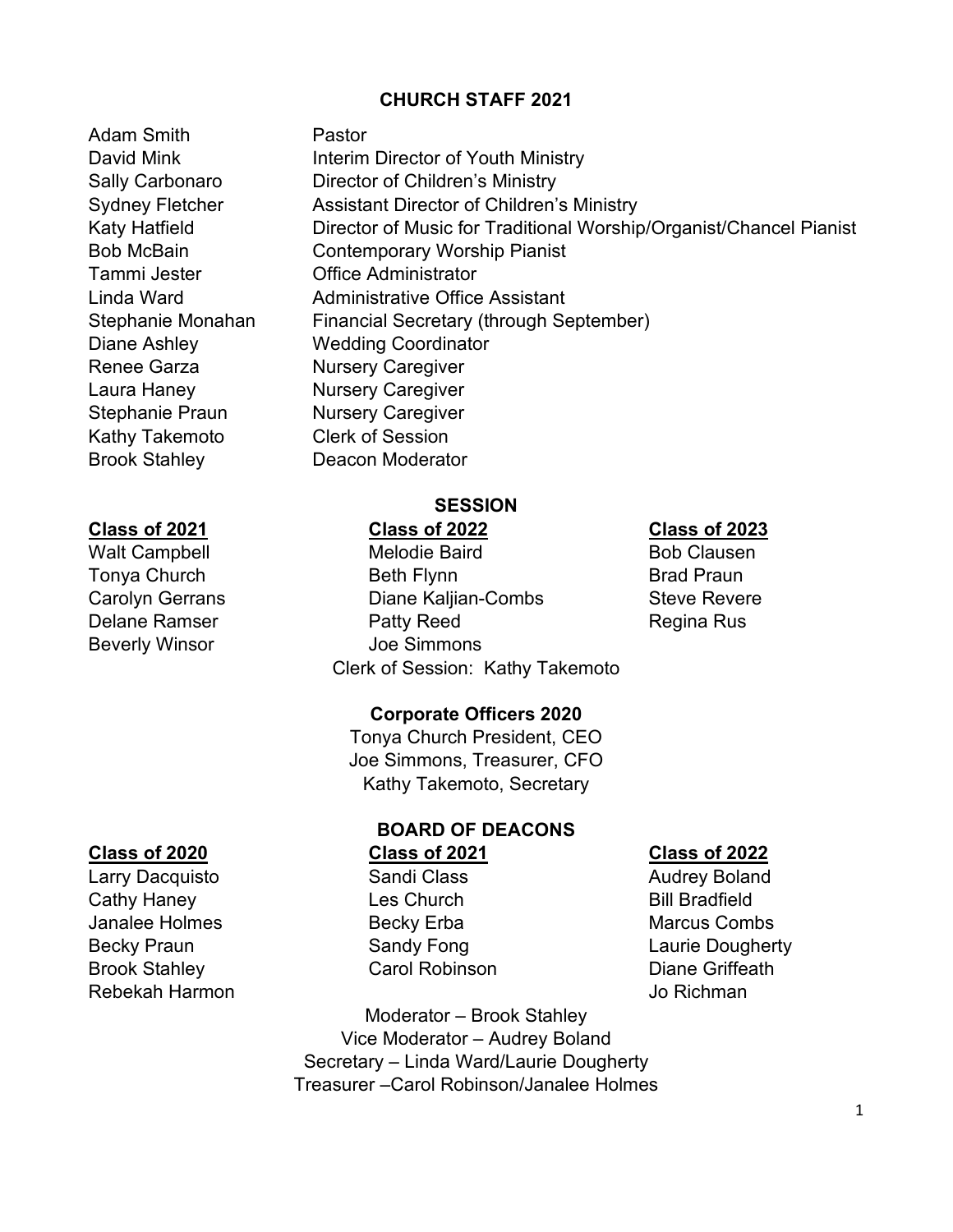# **Pastor**

2021, like 2020, took PCN for a rollercoaster ride. Worship moved back to in-person but in the form of a single hybrid worship service. Traditional elements and contemporary elements were blended, and we began streaming our worship live on YouTube. The service has gone through many changes over the year as we've worked to adjust and adapt. Every time we thought we had our new health protocols figured out new changes in the COVID-19 virus and its public response had us change them again. Some PCN groups came back to campus only to move back online again. A new turf field was added on to our campus. Our aging building had both minor and major repairs. We added new staff members on our team, Kendall Kinney as our new worship tech, and just recently Emme Monahan as youth director.

It's been a wilderness trek in this last year with all the uncertainty, quick changes of direction, frustration, and a lot of learning. But that is the nature of life in the wilderness. And this is the reality that PCN will continue to navigate into the future.

But PCN's story is not simply one of change without meaning, or transformation with no direction. It's the story of resilience and perseverance, love and care, discernment in hope, planning and repositioning for the future.

We learned we can navigate this wilderness, but we need to be more agile. We need to be able to reflect, adapt, and reposition on a dime. We've learned how to better care for one another through our deacon ministry; how to offer online classes and worship; how to love and respect each other and our different ways and styles of worship. We've created an Emergency Response ministry, partnered with the community, and worked in collaboration rather than isolation. Our leadership model has incorporated leadership through vision and corresponding strategic planning, goal setting, and collaboration. We spent the year discerning a path forward so that we can faithfully live into our call rather than maintain the status quo. Our new ambitious vision has begun to be pared down, refined, and implemented.

We have been learning new patterns of life and ministry, readying ourselves for the journey ahead; a journey we know will lead us in directions unforeseen and require us to learn, grow, be transformed, and continue on.

Christ has never abandoned us on our journey … Christ has been by our side offering us lifegiving care, encouragement, and filling us with the breath that we so desperately need: light in the darkness, hope for today and tomorrow. All that we are and do is for Christ and is about following after the Holy Spirit.

I invite you to explore the rest of this annual report to find out more specifically the ways that God has breathed life into PCN in 2021. I hope you are as in awe of God as I have been this year. If anything, I hope you take away from this report just how amazing God is and what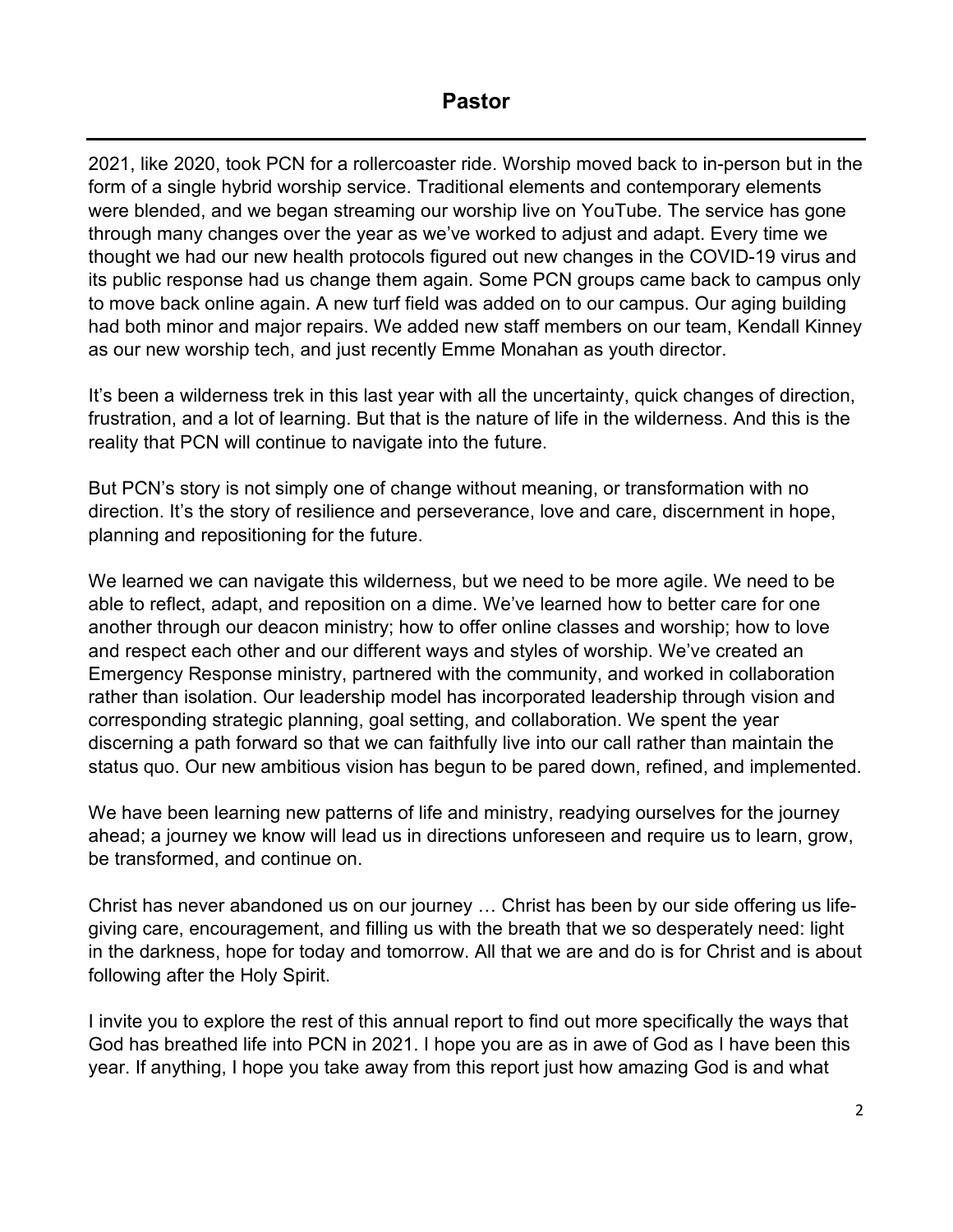God has done in our midst. We may not see booming numbers in our worship services or programs, but we have done some of the hardest work there is in a church: we learned new things, learned how to let ourselves be transformed when necessary, and have learned how to navigate an uncertain world. It's difficult to see hope in the wilderness, but all we have to do is look at Jesus and it becomes crystal clear. With that said, I will give a brief look at my activities throughout 2021.

# **Pastoral Stats for 2021:**

- Preached 50+ times and presided over communion more than a dozen times.
- Offered one class/group called Sermon Talk-Backs on Mondays at 9 a.m. via Zoom. Average participation was between six and nine persons.
- Staffed the Deacon Board.
- Led a discernment team in the creation of a Vision and Strategic Plan for PCN.
- Organized an officer retreat with Ellen Baxter in the summer of 2021 for the purpose of focusing our PCN Vision and Strategic Plan for implementation.
- Met with 5+ indigent persons on behalf of the Deacons and provided support in the form of food or gas certificates.
- Provided 130+ in-person and phone pastoral visits.
- I have offered pastoral counseling to 6+ individuals and mediation with others.
- Officiated at four memorial services.
- Staffed the following Session Committees: Mission, Personnel, Worship, the Discernment Team, and Stewardship and the Congregational Nominating Committee.
- With Personnel, I helped conduct all staff evaluations and participated in staff search processes.
- Provided monthly articles for each edition of our newsletter.
- Was a part of a community non-profit panel for Leadership Novato.
- Participated in the Presbytery Cohort program.
- Participated in all Presbytery meetings.
- I played guitar and sang as needed for worship.
- I've created picture and video content for the new PCN website.
- I created, edited, and uploaded announcement, invitation, worship, music, promo, and update videos to youtube.com and shared them on our website, social media (Facebook), through email, etc.
- I frequently posted updates, extended invitations, and created events on the church Facebook page.
- I continue to learn new programs: iMovie, Adobe Premiere, Photoshop, Lightroom, OpenLP, and ProPresenter.
- I re-created and led a new member class in the winter of 2021.
- I created a new officer training program that adapts our new leadership model and led it in November 2021.
- I've moderated more than a dozen Session meetings.
- Created a Narrative Budget for 2022.
- I have produced hundreds of stock pictures of videos of the PCN campus for our website, social media, worship, and promotion.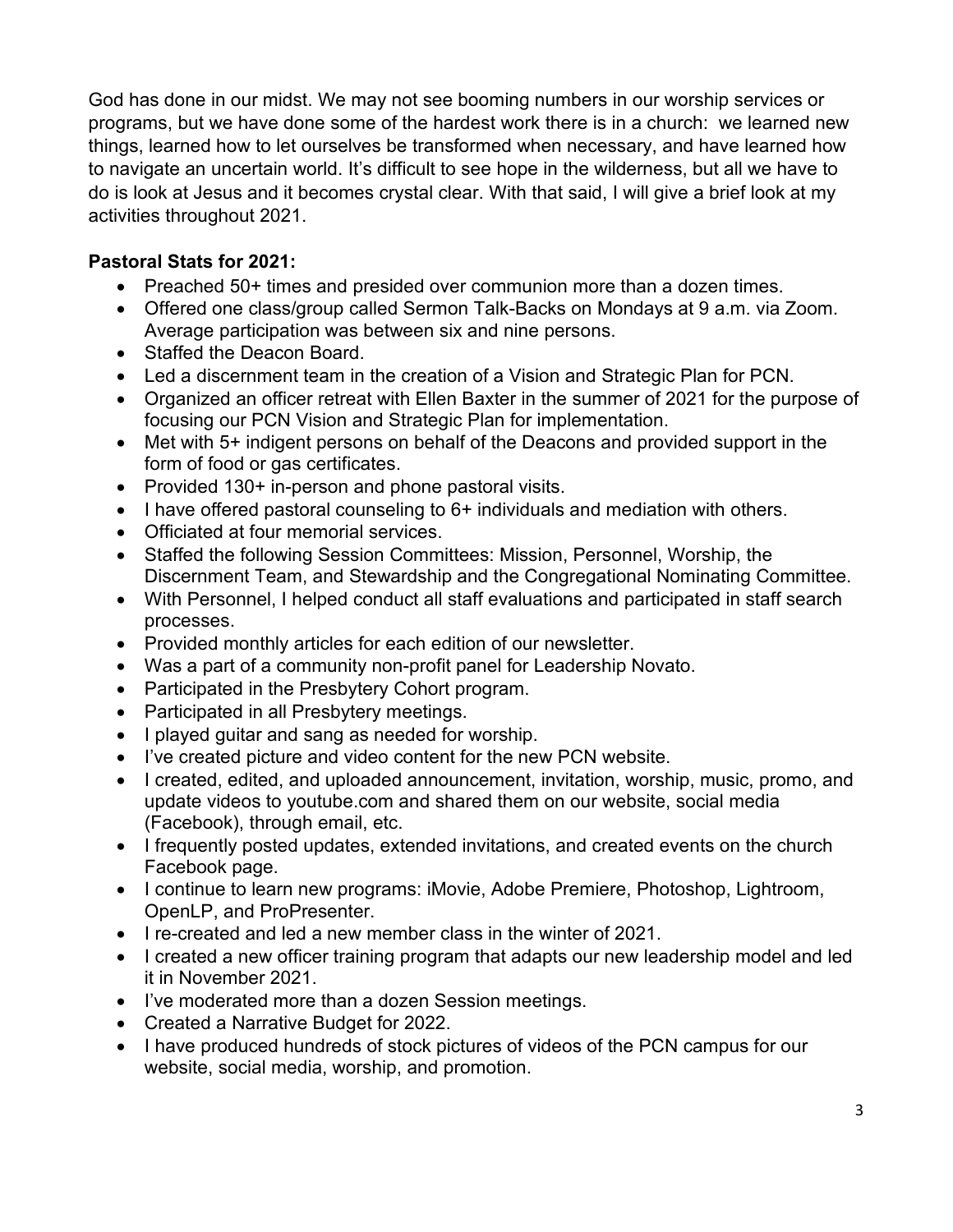- I have helped train and oversee the Worship Tech position and have worked hand-inhand to make sure that we adapt to our new hybrid worship.
- I've read 18 new books.

It has been an eventful year, but it has been a life-fulfilling year for me. It has been a year where my being 'wet behind the ears' in the community has worn off and where members' feelings and passions have come to the forefront, and for that I am grateful. When we are comfortable to share with one another, we are in a place where we can grow together. I have felt my role in 2021 to be that of a comforter, someone who reassures, a caregiver, but also a visionary, a leader, and a coach, someone here to lovingly push our community to move outside our comfort zones so that we can learn, grow, adapt, and allow the Holy Spirit to transform us. We are in a place as a church where we are going to need to be okay with change, not for the sake of change itself but for the sake of living into our call in the wilderness in which we find ourselves.

## **LOOKING TO 2022**

2022 will be a year of faithful action. 2021 involved faithful listening, discernment, conversation as a community (town hall meetings, surveys, and presentations), and preparation. In 2022 we will be moving, taking leaps of faith, and trying new things. Some initiatives we try will fail, but we'll learn something in the process. Others will succeed and we'll build on those successes.

We will be working to better connect: to Christ, to each other, to our neighbors, and to the greater community. We will work to intentionally build authentic community that is inherently outward-looking, welcoming, and accepting. We will look for ways to make the gospel accessible to those around us; in worship, in classes, in church events and programs, in online promotion, and in church media (video and music). We will work to empower all of us to be a part of what God is up to at PCN, knowing that our elected leaders cannot do this work on their own and were never meant to. We will look to the future, not with uncertainty or hesitation, but with hope and excitement at what God can and is doing. We will learn to be patient with one another, know that at times things will not always go the way we want them to, and that we are all working towards the same goals.

2022 will be an exciting year filled with great opportunity for PCN! And we will need every one of you to be a part of it. We are stronger when we are together. We need each other's encouragement, love, support, care, imagination, and creativity. We need to share our gifts and work together for God's kingdom purposes. We need to be constructive, patient, caring, and hopeful. The wilderness is a place of the greatest opportunities, but it will depend on our willingness and ability to trust God and allow ourselves to be transformed, pulled out of our comfort zones, and open to the unexpected things that God does. Blessings to you all in this new year!

*Rev. Dr. Adam Smith, Pastor*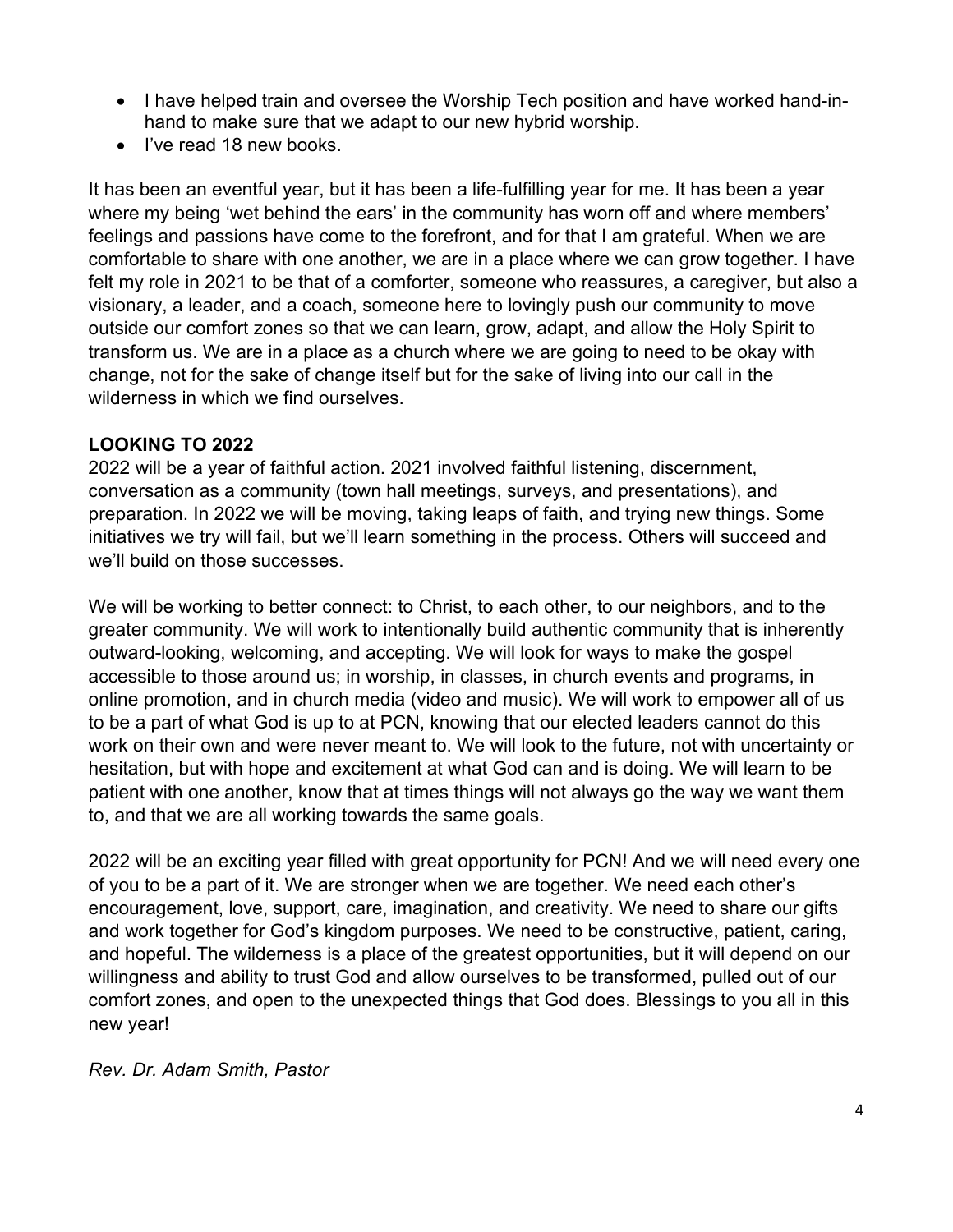# **Session**

During 2021, Session held 12 monthly stated Session meetings and two special Session meetings. Session meetings were held via Zoom until December's hybrid meeting.

There were two Congregational Meetings in 2021: January 31 and November 14. At each meeting, the previous Congregational Meeting minutes were available for review.

Elders participated in a leadership retreat on August 21, 2021.

Presbyterian Church of Novato was represented at the 2021 Presbytery of the Redwoods meetings by Ruling Elder Delegate Robert Coleman. Robert stepped down in October 2021 after 20 years in this position. Alternate delegates were Ellen Breazeale, Carol Dacquisto and Bill Walker.

In January 2021, Session approved officers for the 2021 corporation to satisfy California Nonprofit Corporation law:

 Tonya Church, President (CEO) Joe Simmons, Treasurer (CFO) Kathy Takemoto, Secretary

A summary of session meetings, entitled "Session Highlights" appeared in the *PresPress* throughout the year.

### **Active Membership Count**:

| As of January 1, 2020              | 321   |
|------------------------------------|-------|
| Additions to membership:           |       |
| • Received into membership         | +4    |
| Losses:                            |       |
| Deaths                             | -3    |
| • To inactive list                 | $-23$ |
| • Transfer of membership           | -3    |
| Reactivated                        | $+1$  |
| Total change in membership         | $-24$ |
| Membership as of December 31, 2020 | 297   |

### **Necrology Report:**

| Marcia "Bunny" Dodson | March 27, 2021  |
|-----------------------|-----------------|
| Ed Fischer            | April 27, 2021  |
| <b>Robert Hibbs</b>   | August 26, 2021 |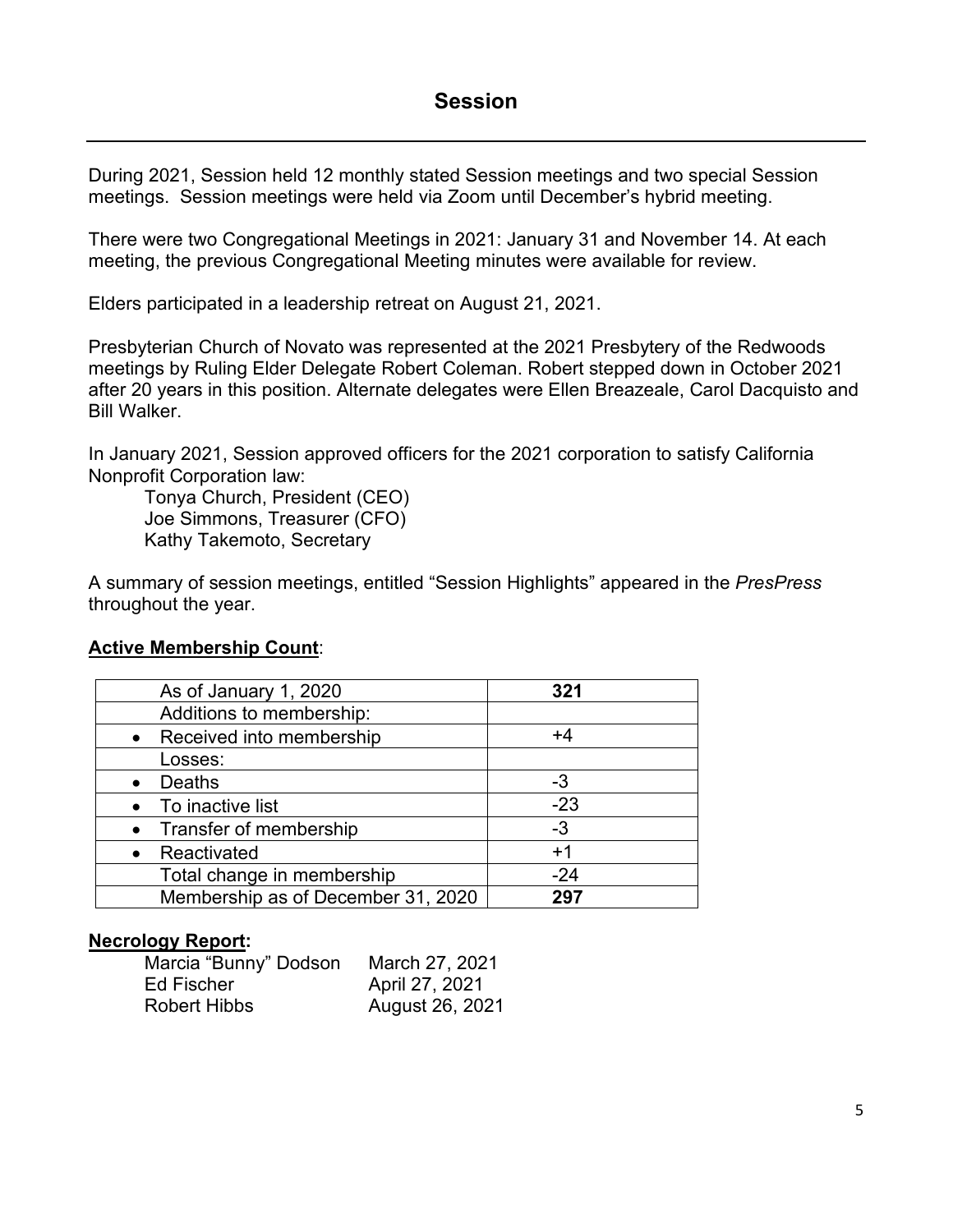### **Elder Committee Assignments 2021**

 Administration and Finance: Tonya Church and Brad Praun Christian Education: Melodie Baird and Walt Campbell Membership and Outreach: Beverly Winsor Mission and Christian Action: Carolyn Gerrans and Regina Rus Personnel: Diane Kaljian-Combs and Steve Revere Program and Fellowship: Patty Reed Property: Joe Simmons and Bob Clauson Worship: Delane Ramser Stewardship: Beth Flynn

*Kathy Takemoto, Clerk of Session*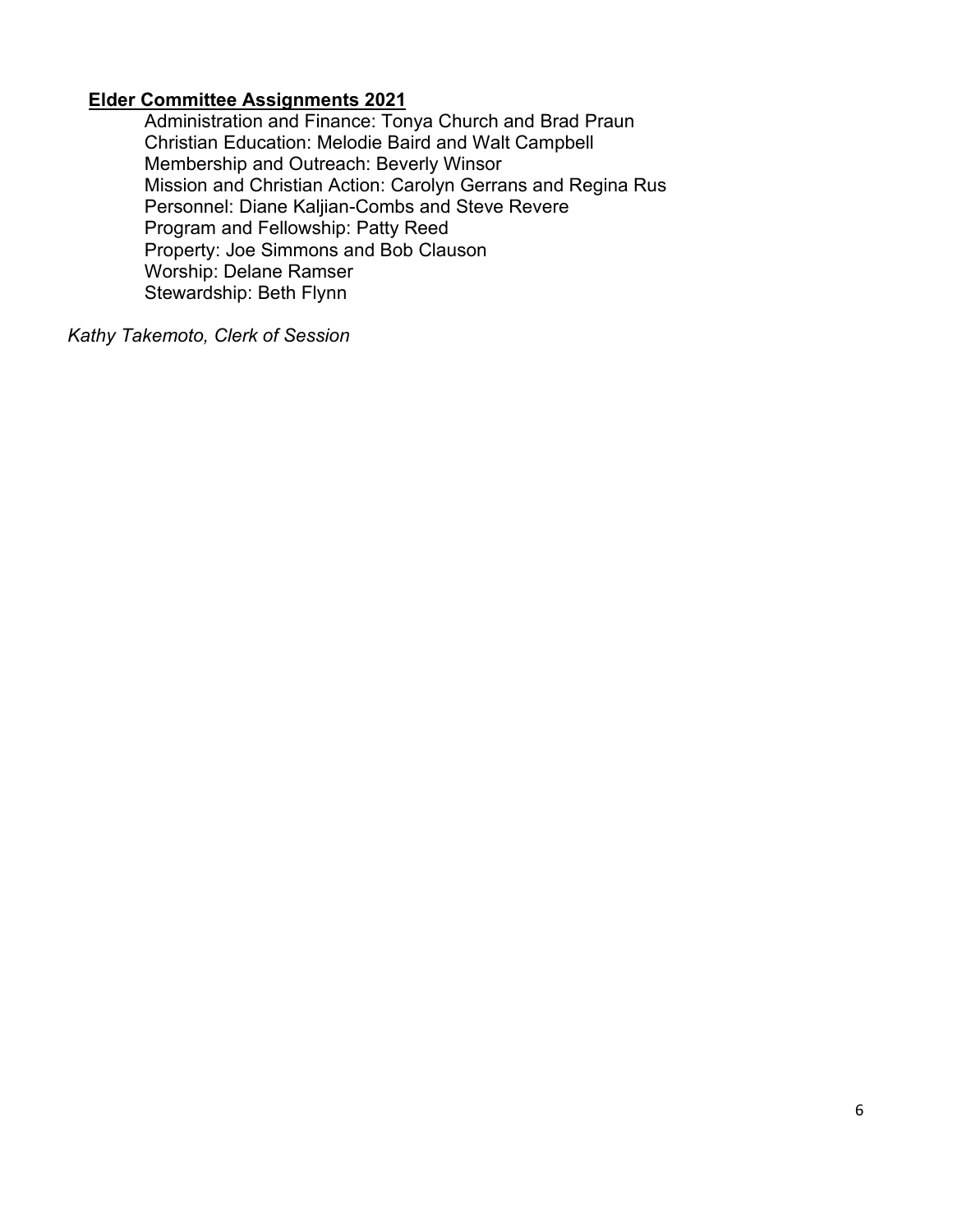# **Christian Education**

*Our mission: Shepherd children from infancy into adulthood, while building the foundations of faith. In so doing, PCN will teach children to understand and seek wisdom from the scriptures in a safe and fun learning environment; support families so they may grow in relationship with one another and Christ; encourage youth to model their lives after Christ and through the power of the Holy Spirit share their faith by serving the world.* 

The Christian Education Committee includes Pastor Adam Smith, Children's Ministry Director Sally Carbonaro, Interim Youth Ministry Director David Mink, Children's Ministry Assistant Sydney Fletcher, Adult Sunday School and Women's Bible Study Leader Carol Dacquisto, and Elders Melodie Baird and Walt Campbell. As a group, we strive to provide safe, friendly, and meaningful educational programs for all PCN members in every age group, infant to adult.

In 2021, pandemic requirements continued to create challenges for us. Although our youth groups found creative ways to meet outdoors, we again had to curtail, postpone, or revise other valuable programs, such as Sunday School, Seekers and Vacation Bible School. Once again, with gratitude, we relied on Zoom, YouTube and creative videography for our programs. What a special treat it was to finally return to in-person Sunday School this September! Watching the children leave the sanctuary, it suddenly felt normal again. Going forward, we hope to bring back Seekers in early 2022, and so much more.

You will find more detailed summaries of our 2021 children's and youth activities, in addition to our Sunday Adult Bible Study and Women's Bible Study, at the end of this summary. Other 2021 CE-sponsored programs and activities are described below.

### Confirmation Class

This spring, Walt Campbell, Adam Smith, and Robert Coleman team taught an eight-week confirmation class for middle and high school students who were seeking to explore their faith and the responsibilities of church membership. Topics covered included the history of Christianity, the meaning of the Apostle's Creed, and how to profess and practice one's faith. Three students were able to complete the class, with two subsequently becoming members of PCN.

### PCN Adult Education Offerings

CE strives to sponsor professionally taught classes each year that target both PCN and the greater Novato community. Our classes can range from in-depth Bible studies to topical religious issues. In January of 2021, Pastor Adam taught a five-week Zoom course entitled "Simply Christian." It explored the basics of Christianity in conversation with N.T. Wright's book, Simply Christian. The class was well-attended and generated many interesting discussions.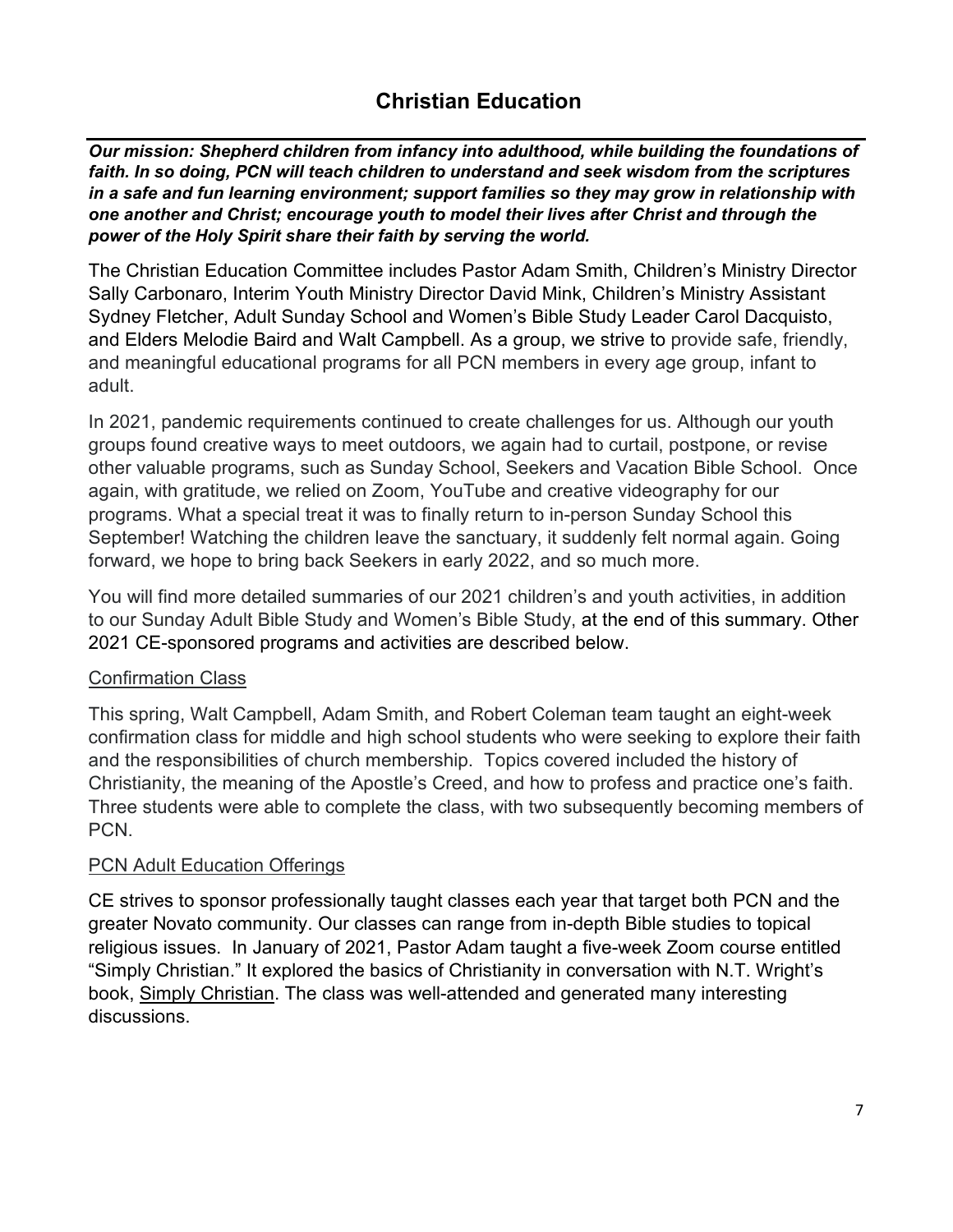# PCN Men's Group

In addition to Women's Bible Study and the Sunday Adult Bible Study led by Carol Dacquisto, CE supports a longstanding and well-attended men's Bible study/fellowship class led by Phil Dougherty. This group of 12-15 men meets on Wednesday mornings via Zoom. During 2021 the group used three study guides to prayerfully study scripture and its application to members lives:

- "Prayer and Listening," a Life Guide Bible study by Jan Johnson that utilizes both Old Testament and New Testament texts to illustrate styles of prayer;
- "Abiding In Christ," a Life Guide Bible study by J.I. Packer and Carolyn Nystrom that uses the Gospel of John to examine how Christians can continually connect with and lean on Christ to bring joy, love, and service into their daily faith lives;
- "Renewed Becoming Everything You Are In Christ" by Steven Campbell that illustrates how cognitive psychology and Scripture can work in tandem to encourage true Christian discipleship.

# Women's Prayer Group

Although pandemic restrictions precluded in-person meetings, the Women's Prayer Group, coordinated by Janis West, continued to meet on the first Thursday of each month via Zoom. This small group offers the chance to share in prayer and praise, guided by Scripture and the Holy Spirit.

# Youth Director Search Committee

In mid-2021, a Youth Director Search Committee was formed to recruit a new Youth Director to replace our interim director, David Mink. Walt Campbell, David Mink and Kelsey McIvor volunteered to participate in the search efforts. After many months of work, they have found the ideal candidate. You can read more about her in David's report.

# PCN Safety Policy, ensuring a "a safe and fun learning environment"

CE takes seriously its responsibility to protect the safety of every PCN member, of any age, who may volunteer or participate in our classes and programs. For this reason, we decided to review and update PCN's safety policies in 2021. These policies include *Safety Procedures*  for emergency situations, and a *Code of Conduct for Volunteers*, which covers our expectations and requirements for children and youth volunteers.

When our review showed that emergency information needed revision, we asked for and received approval from Session to form a PCN Safety Plan Committee tasked with evaluating and responding to potential PCN emergency situations. That committee includes PCN members Melodie Baird, Walt Campbell, Beth Flynn, Delane Ramser and Robert Clausen. They are actively working on updating PCN's emergency contacts, emergency instructions and safety equipment.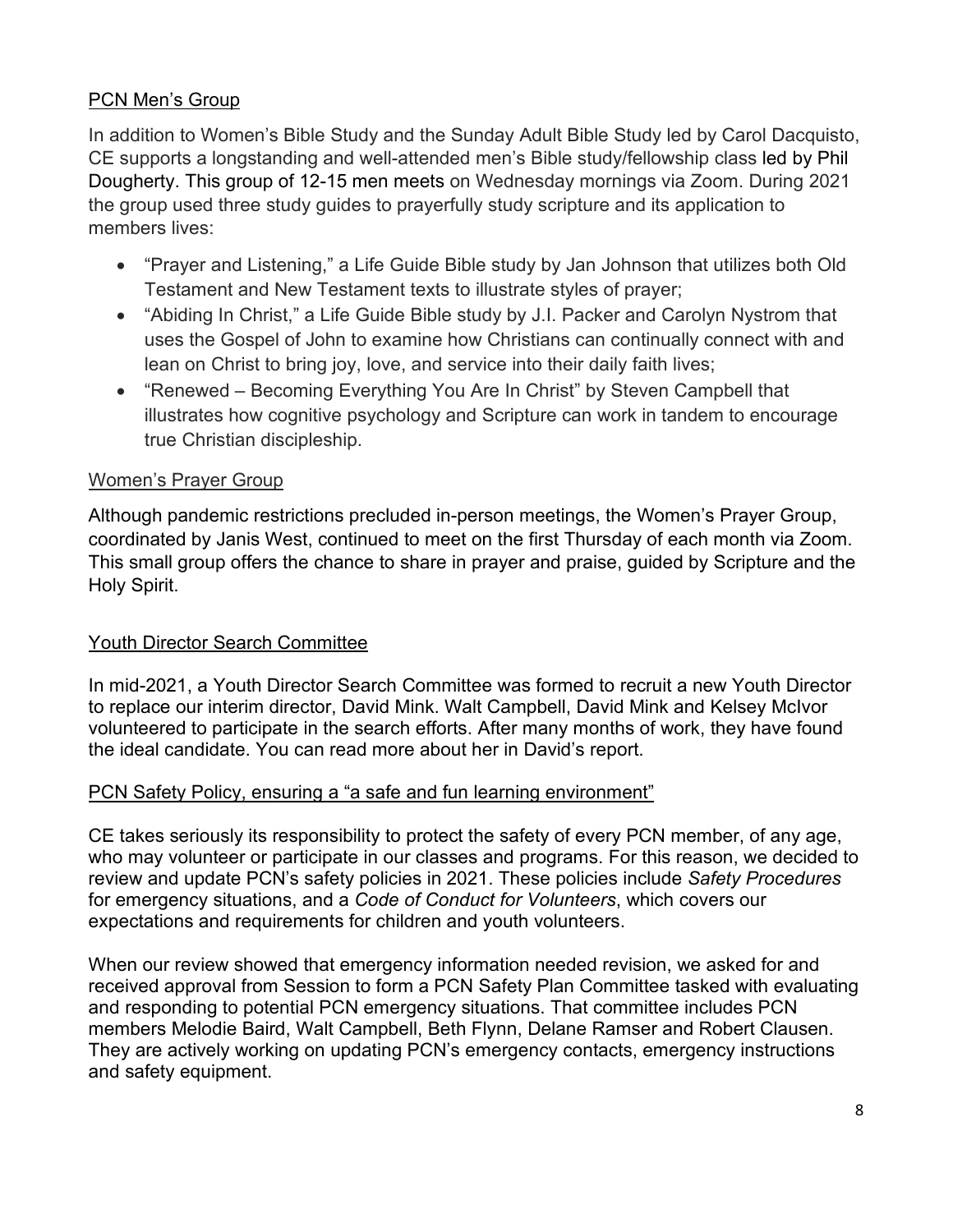Similarly, recent legislative changes will require CE to update its *Code of Conduct for Volunteers.* Some of the changes involve new training and screening requirements for children- and youth-program volunteers. Because we believe there is nothing more important than protecting the safety of our children and youth, CE is moving as quickly as possible to incorporate these and other valuable changes into our programs.

CE thanks you, the PCN family, for your continued support, encouragement, and enthusiasm. Your willingness to volunteer to help in our children and youth programs is vital to our success. We hope that even more of you will find time to enjoy and participate in one or more of our classes and programs.

*Melodie Baird and Walt Campbell, CE Elders*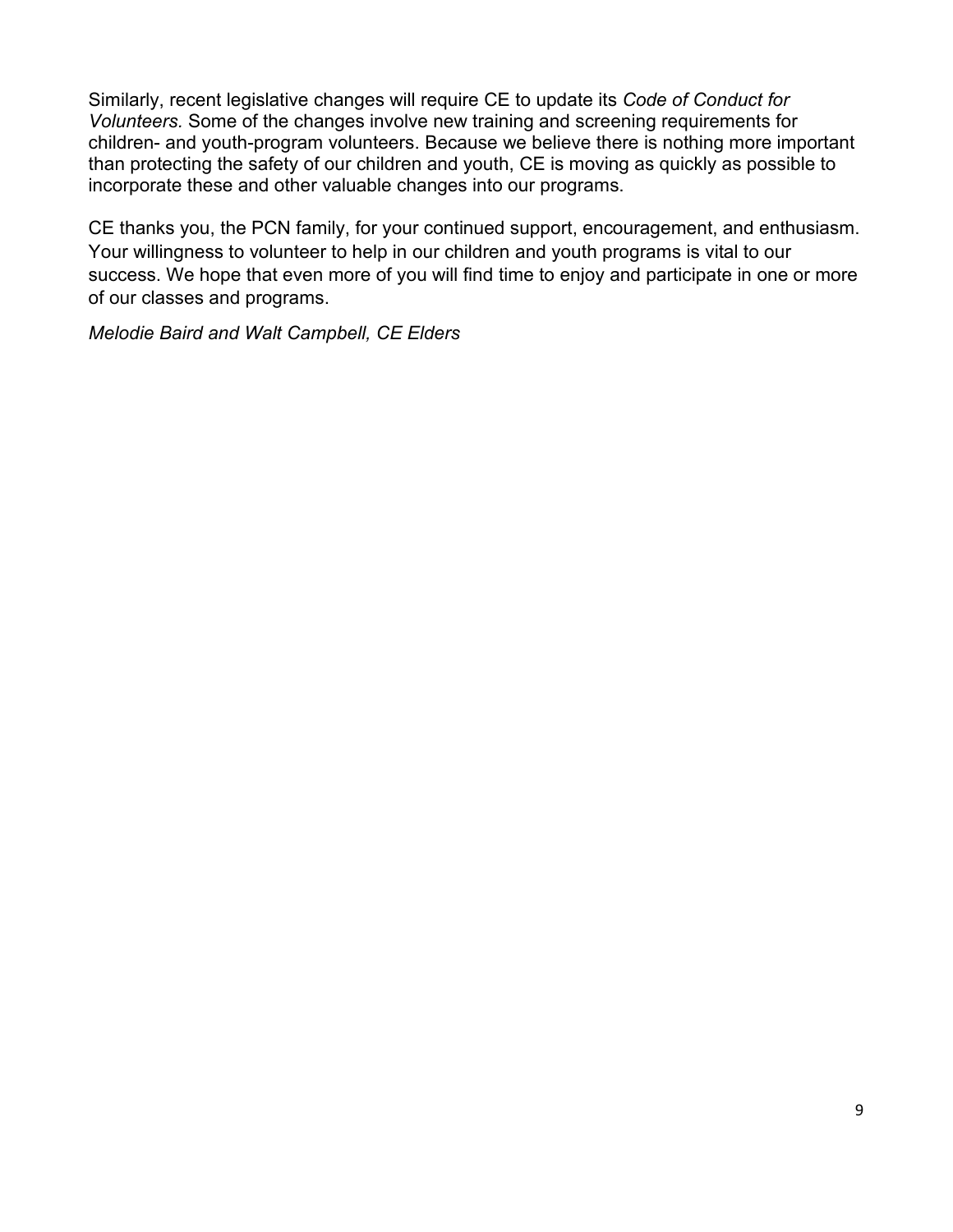This year was another eight months of online communications with our children. But God is as God does, and His blessings and inspiration fueled our connectivity and reach. By September we were able to offer in-person Sunday School, and by November we could do a partial Christmas program with the children. Now we look forward with great anticipation to the return of Seekers in the new year!

## **Sunday School & Seekers**

We developed another program specifically for the puppets. We wrote the curriculum, gave the puppets personalities and wrote their scripts. We felt we needed to be even more entertaining. Everyone was getting burned out with online learning; we needed something different. We developed the personalities of three puppets: Orin the Orangutan, Solomon the Sloth and Roscoe the Rescue Dog. They were our contestants in a game show where we learned about the Sermon on The Mount and the Beatitudes. In this venue, we were able to include what not to do and why, as well as what to do. The contestants would catch each other doing the wrong thing and this would foster discussion about why God asks us to do and be His way. This was a high energy production and was well received.

#### **Easter**

We chose again this year to create and distribute Easter baskets to our families, a powerful touching point. This year we delivered 73. In many cases the kids and families ran outside when they saw us.

### **Vacation Bible School**

We made the early decision to again go online with VBS. Rocky Railway was a big success in 2020. Connecting with kids virtually everywhere is such a powerful component of being online. Our "Treasured VBS" had more than 100 registrants and Good Shepherd purchased all our remaining supplies for their VBS. They also used all our videos, a win-win! Even with our scholarships, and we had a record number this year, we were able to break even for the first time ever. Although this is not the goal with an outreach program, during these times, it was a pleasant surprise.

#### **Children's Sermons**

Sydney and I have done more than 50 sermons again this year. We have a very active YouTube site and have been able to reach people literally all over the world. Whenever our children travel or sadly, move, they can still participate in our programs online. This has served as a comforting way to stay connected. It also is a reference point for families who can look up certain topics and seasons on our secure YouTube channel.

We will have our first 'live' Children's Message Christmas Eve. We remain concerned about the audio and filming of the messages to actually go 'live,' since we have a large online audience. We will be ready when our technology is accommodating.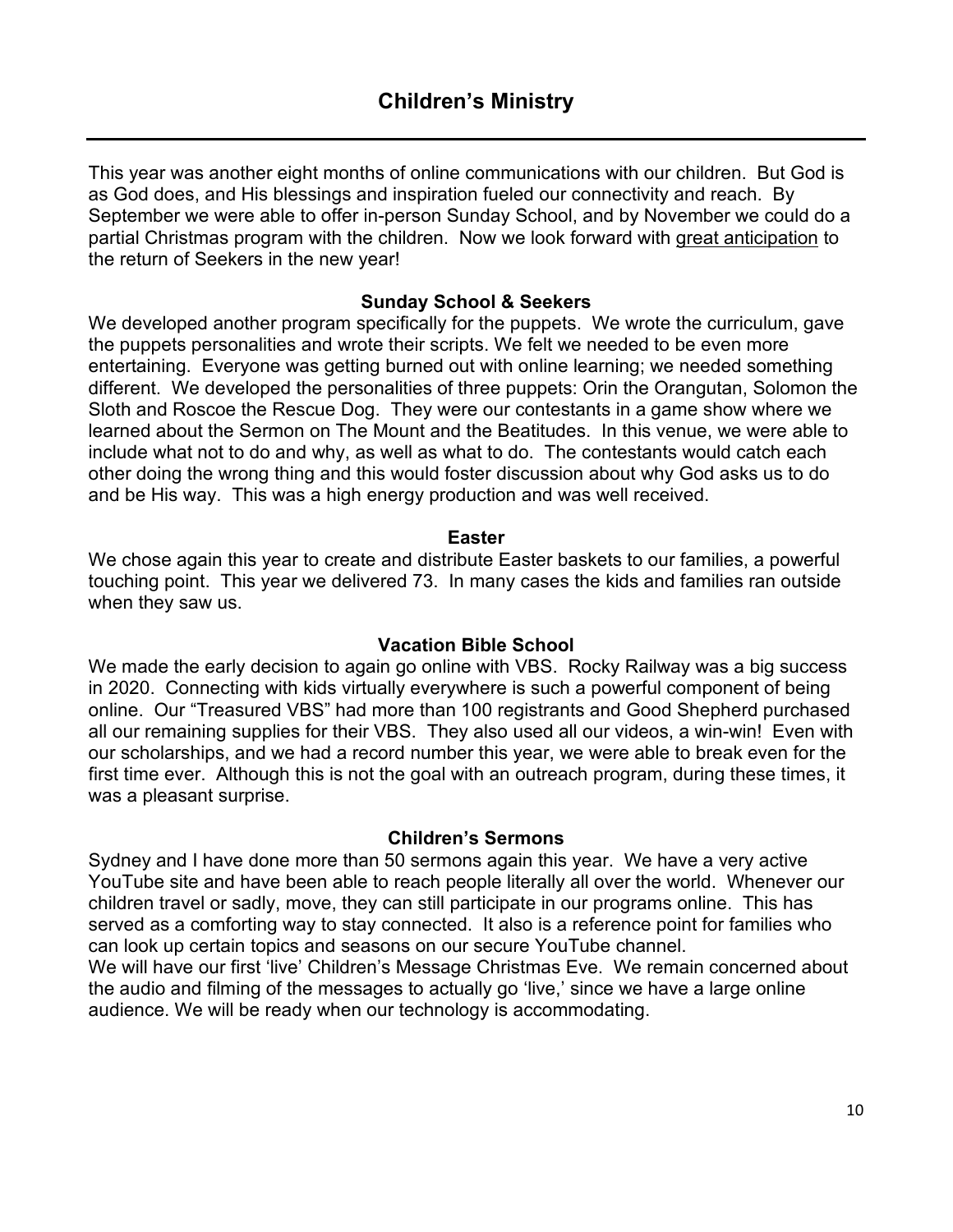#### **The Halloween Harvest Festival**

We are pleased to say this event was a huge success. Almost all our Seekers families came to the church. We were excited to see each other and look forward to gathering for Seekers in the new year. I took 'attendance' and counted more than 150 kids and families, and those were the ones we knew. There were others too. We had the benefit this year of the new turf field. Families gravitated there for safe play and containment (۞). Such a great addition and an indication of the importance of providing a safe, fun place for kids and families to connect. A shout out to Program & Fellowship for making this happen!

### **The Children's Christmas Service**

Again this year we found ourselves needing to video a good part of our program. This, however, is really a benefit for the children. For the second year in a row they have been able to watch the Christmas Program (over and over and over  $\odot$  ). In addition, we have been able to have children who have moved away join in the video. Not only that, they can 'send it' to their friends and relatives who were not able to join us. Although we all enjoy the kids storming the stage, the battles between the shepherds with their staffs and wandering sheep and goats, there is something to be said for a video, especially when there are bloopers to make the reality of the process real.

#### **YouTube**

Our video's 'thumbnail' had appeared to other people on YouTube twice as many times in 2021 compared to 2020, at 13,600 times. This is outreach beyond PCN and our kids and families. These are people who found us by searching the internet; 3.1% of them clicked on our vidoes. Whoa!

#### **Facebook**

We have an active PCN Kids Facebook page. This year in addition to communicating program information, Sunday worship and children's sermons, Sydney promotes all PCN events both before and after with pictures. She developed an Easter devotional for the 12 days leading up to Easter, and she read the Christmas Story each day during Advent as a countdown to Christmas. Our Facebook posts have been viewed 8703 times so far this year.

#### **Old School Communications**

We have reached out to families and children through snail mail all year. We have sent hundreds of birthday cards, Valentine's Day cards to the children and congregants (from the children, special thank you to Bethany & Brook), postcards for VBS, EPIC, Trunk or Treat, Christmas Eve and Christmas cards. The children have sent more than 100 Christmas cards to our congregants. We want them to know we think about them often and look forward to seeing them soon.

#### **Sydney's Additional Responsibilities**

In addition to Sydney's role in Children's Ministry, she has been our liaison with PCN's technology needs.

• In 2020, Sydney served on our website committee and was an integral part of developing and launching the website. She is now our webmaster and continues to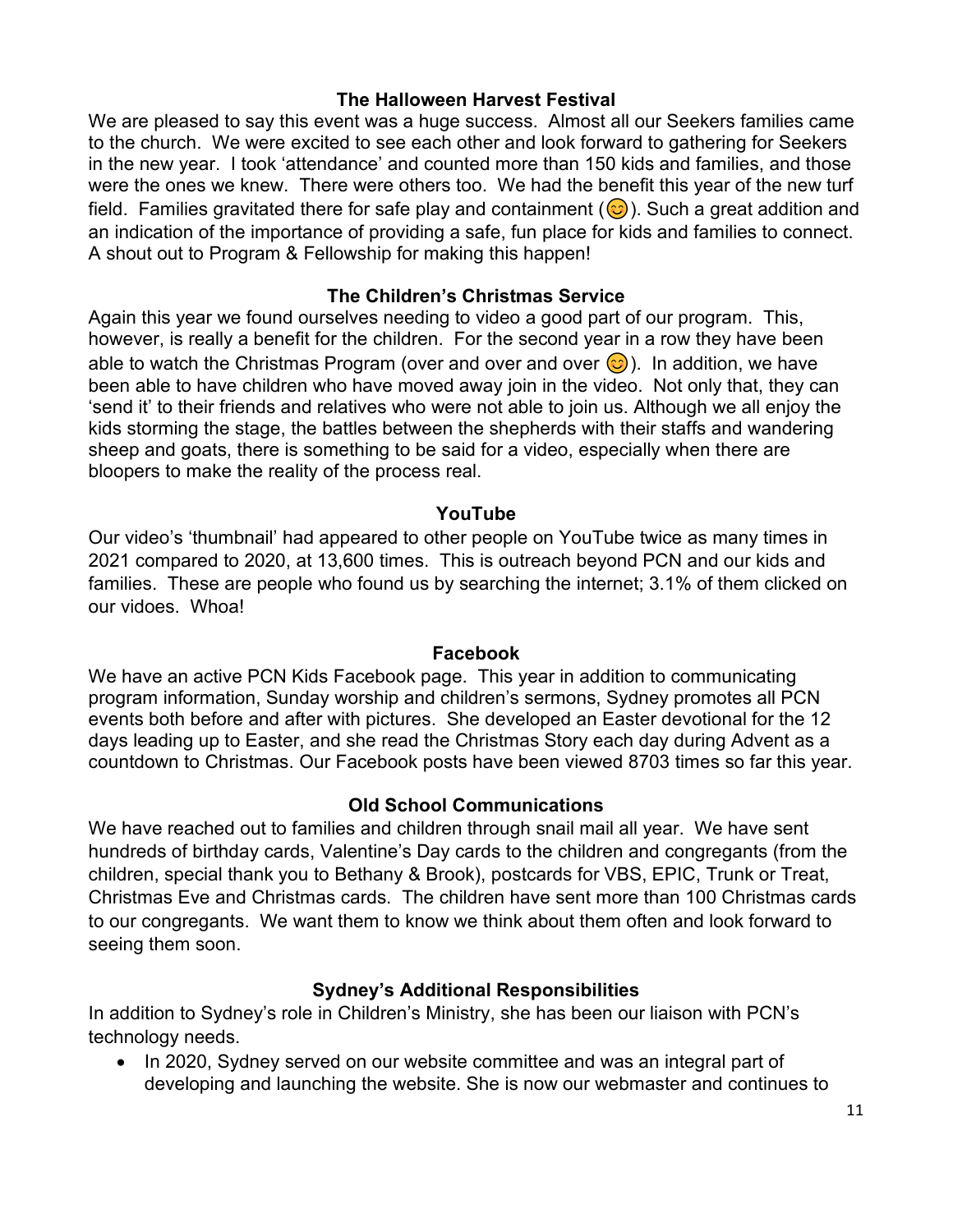design and manage PCN's website. This includes communicating with all the committees, deacons, and staff to keep it updated with current information, events, and sermons.

- She partnered with Stephanie Monahan on the Eklesia rollout and troubleshooting. She continues to work with the current bookkeeper, Suzanne Schmitt, on Eklesia and Easy Tithe. In September, she took over managing Eklesia, some of which entails keeping the directory up to date, creating forms, running ongoing reports, and training staff and members how to utilize it.
- Sydney has been partnering with the Stewardship committee on this year's pledging by managing pledge cards and running ongoing reports for the committee to reach this year's pledging goals.
- She created our background check account with Protect Our Ministry, integrated it with Eklesia and has been running needed background checks for our staff and volunteers.
	- **Conclusion**

# Following Jesus is not easy, is always interesting and, usually, totally different from what we expect. Sydney and I embrace the ongoing challenge of meeting kids where they are and helping them to connect with and follow Jesus. We are fired up about the coming year and being able to talk with the children about all that has happened, and begin to heal, together.

*Sally Carbonaro, Director of Children's Ministry* 

 $\bullet$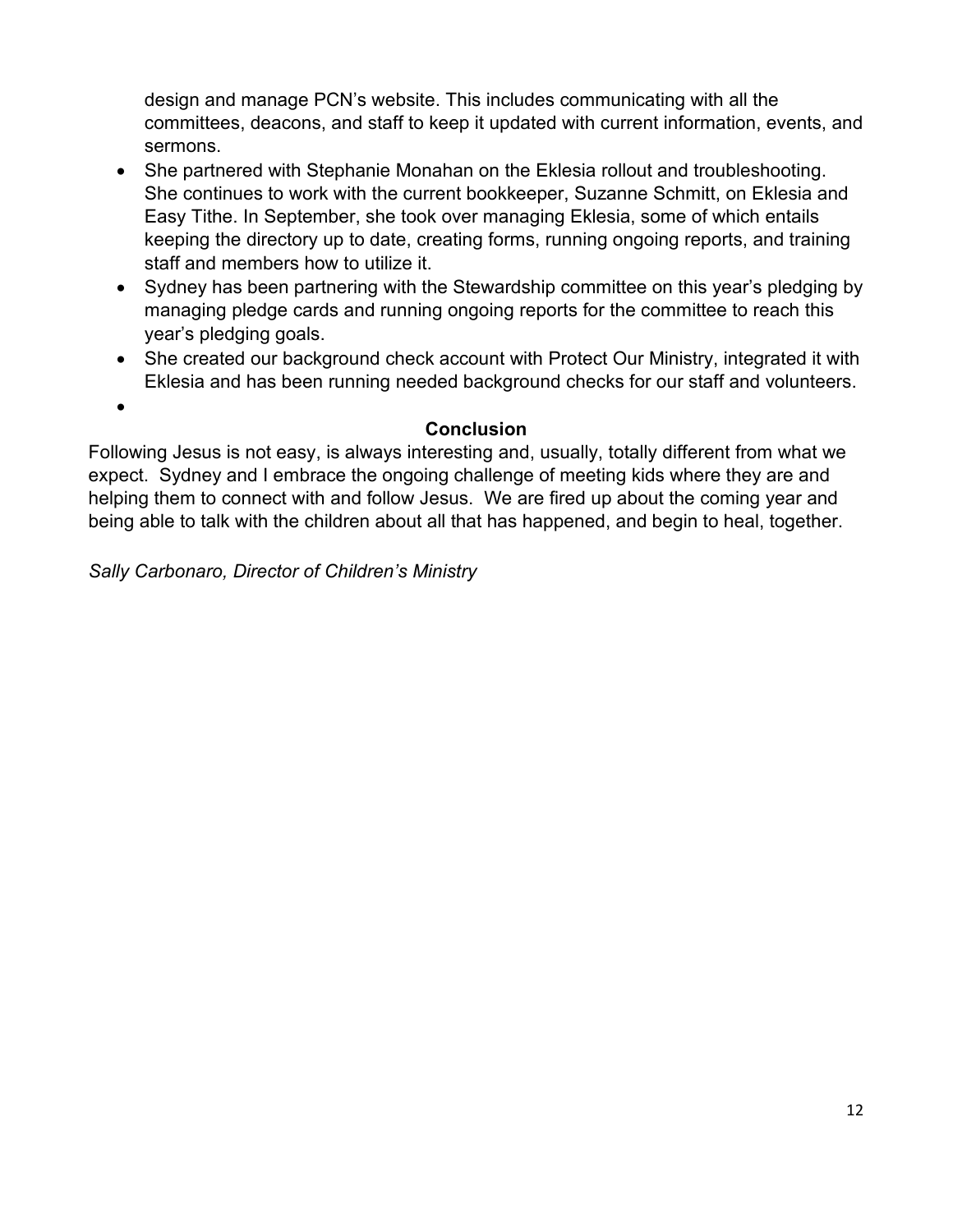The duration and shifting of COVID-19 restrictions has created a newly appreciated environment of closeness in the middle school and high school youth groups which has ultimately led to growth.

We started the year tentatively going in-person to youth group outdoors beneath the tents so generously donated by Loree Draeger. We were also able to secure patio heaters which improved comfort while maintaining safety as we kept our social distance and wore masks.

Gradually, we re-introduced dinners into the Sunday night program, and we owe the deacons a very special thank you for providing us a Sunday night meal once a month as well as all the other volunteers who lovingly prepared and served us meals.

In February, we were able to enjoy a smaller single-day version of the annual Love of God (LOG) retreat called TWIG – Trusting Wholly in God. Dylan Eshoff and Wyatt Kinney did a fantastic job organizing and leading this one-day event.

Later in March we had the joy of bringing back the Rise Against Hunger food packaging activity. This intergenerational mission project hosted by the youth was an incredibly great success resulting in more than 10,000 meals packaged and sent out globally.

At the beginning of the summer, Bethany and Abram McMickin graciously allowed us to jump in their pool and have a party welcoming the newest middle schoolers into the youth program. While it was sometimes frustrating balancing safety protocols, the kids (and adults!) adapted, and it was a memorable experience for all!

Unlike 2019, this past summer we were able to participate in a full mission trip. A total of 12 students and adults drove to Yuma, AZ where we focused on yard clean-up and roof construction on a Native American reservation. We additionally learned about the indigenous peoples of the area and were able to enjoy their culture and hospitality.

Sunday School for middle schoolers restarted in the fall, and I have had a blast teaching them!

Kelsey McIvor and Marilynn Hunt ended their internships to return to their respective university campuses. We were able to add Emme Monahan as a 10-hour a week intern to replace one of them. More on Emme later…

We had big plans to enjoy the Petaluma corn maze in person, but the rain had other ideas. Despite the puddles, they couldn't dampen our spirit: we pivoted and had a fun night bowling in which I did NOT break 100! (Be sure to ask Brook Stahley how he scored…)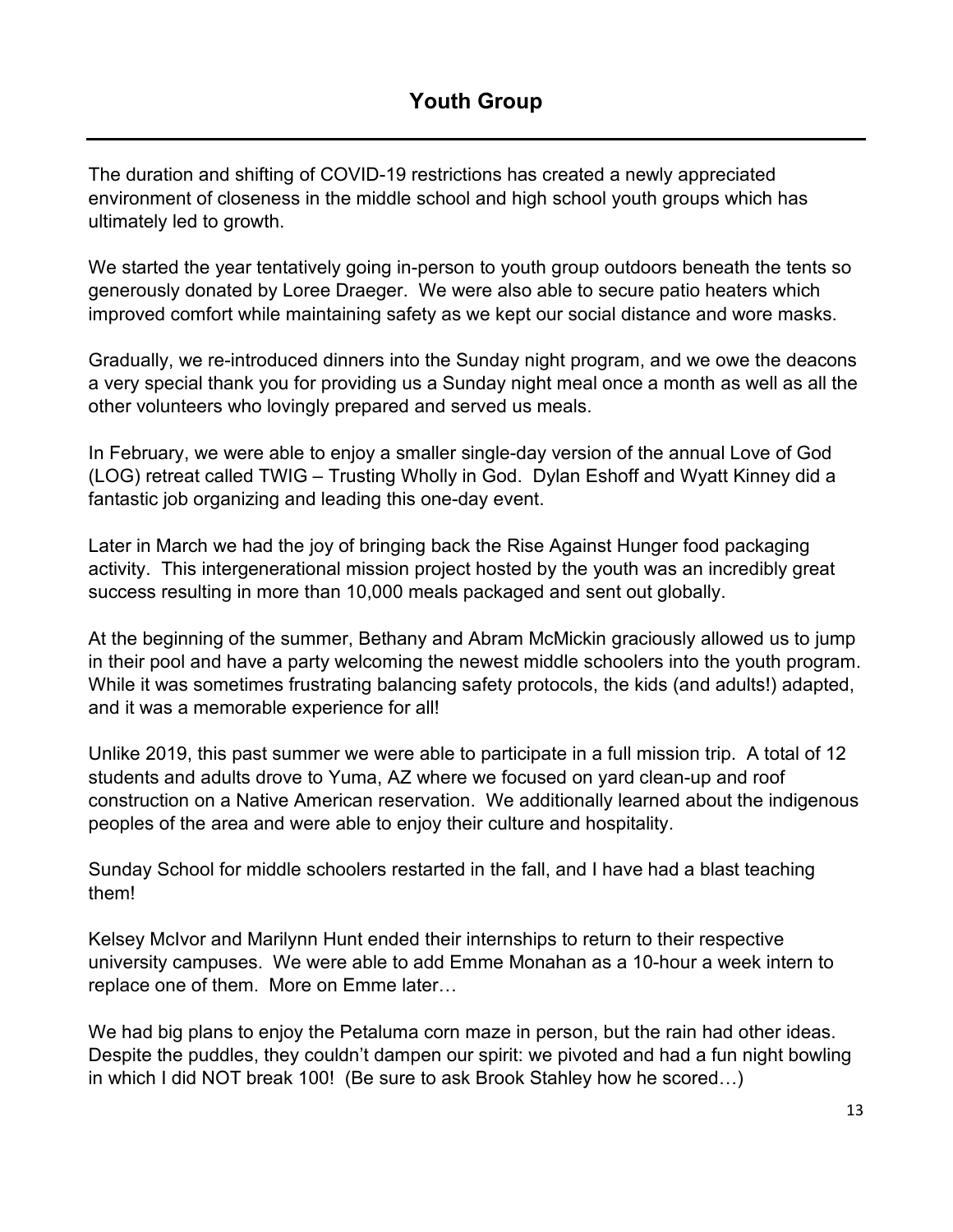The middle schoolers enjoyed a campout overnight at the church with s'mores, movies, and fun games while the high schoolers had the opportunity to attend the Arrows Conference, a conference of local youth groups who gathered to celebrate our common love of Jesus. Finally, in December, we exchanged gifts at our annual Christmas parties and went caroling outside at some of our church neighbors.

Thanks to God, consistent programs, dedicated adult leaders, continued congregational support, and Sally's Seekers, we were able to experience growth in 2021. In the first two months of 2021, we averaged five to seven middle schoolers and two to three high schoolers. By December, we now are averaging ten to twelve middle schoolers and four to six high schoolers. Students and their parents are looking for stability as we hope to emerge from the crisis-mode surrounding the pandemic, and it is making us all realize how precious our youth programs are to the life of the community and the life of this church.

It has been a wild ride and I've loved every minute of it. We have great kids, and I look forward to serving them in 2022 as a volunteer now that Emme Monahan has been hired as the new Youth Director. She will work part-time until she fulfils another employment commitment and then will segue into full-time work at PCN in June. I look forward to the great things God is going to do through her for our youth.

*David Mink, Interim Director of Youth Ministry*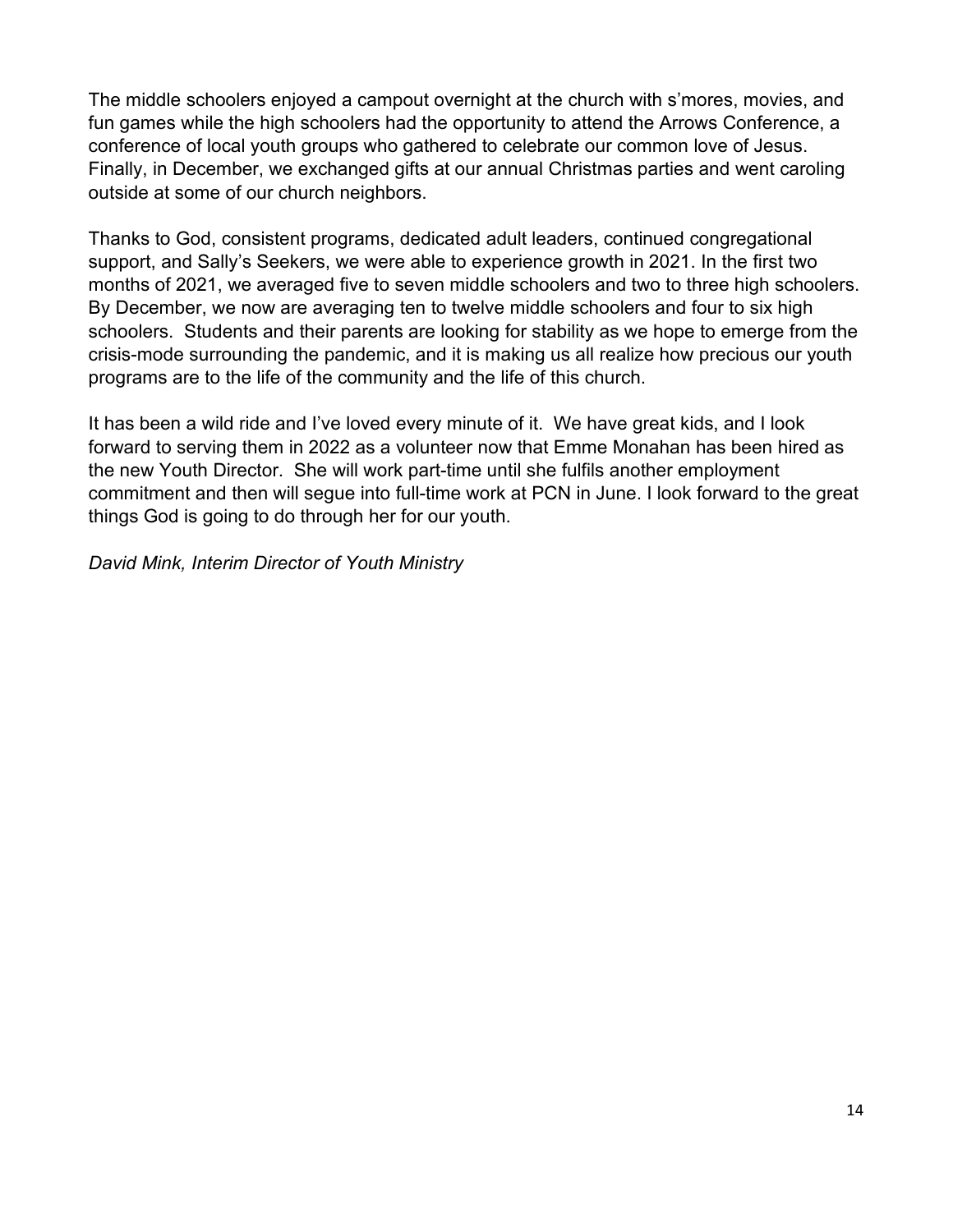We would like to invite each of you to the Sunday morning Adult Bible Study. The group meets in the church library at 8:30 a.m., and we are also on Zoom. We have a lively group of 19 people on our list and always have great discussions of the Scriptures (which change) each Sunday. We have added two more study leaders this year which makes a total of four. Welcome, James Baird and Karen Rogers.

In January and February 2022 we will be studying about **Justice, Law, and History.** We will be learning that the basic unit of government in Israel was the local town council. It was made up of judges and officers who, with the elders, conducted business at the city gates (Ruth 4:1-12). The judges and officers were probably appointed or elected by the male landowning citizens of the town but we aren't given the details. God was the supreme legislator in the land, because He gave the **laws;** the local judges formed the judicial branch of the government; and their officers constituted the executive branch.

The most important thing about the judges and officers was that they be men of character, because only just men could honestly execute just judgment. **Justice** is usually pictured as a woman carrying scales and wearing a blindfold. "*It is not good to show partiality to the wicked or to overthrow the righteous"* (Proverbs 18:5, NKJV).

To assist the local officials, the Lord would establish a central **court** at His sanctuary where the priests and Levites would share their wisdom and explain the law of God. God's law was national law, and the best ones to interpret and apply the law were the priests and Levites.

When Woodrow Wilson was president of the United States, he said, *"There are a good many problems before the American people today, and before me as president, but I expect to find the solution of those problems just in the proportion that I am faithful in the study of the Word of God."* 

Statesman Daniel Webster said, *"If we abide by the principles taught in the Bible, our country will go on prospering and to prosper; but if we and our posterity neglect its instruction and authority, no man can tell how sudden a catastrophe may overwhelm us and bury our glory in profound obscurity."* 

Come and join us in 2022 as God shows us how obeying the Word of God prospers not only our church but our community and country as He did the people of Israel.

*Study Leaders,* 

*Jim Baird, Carol Dacquisto, Larry Dacquisto and Karen Rogers*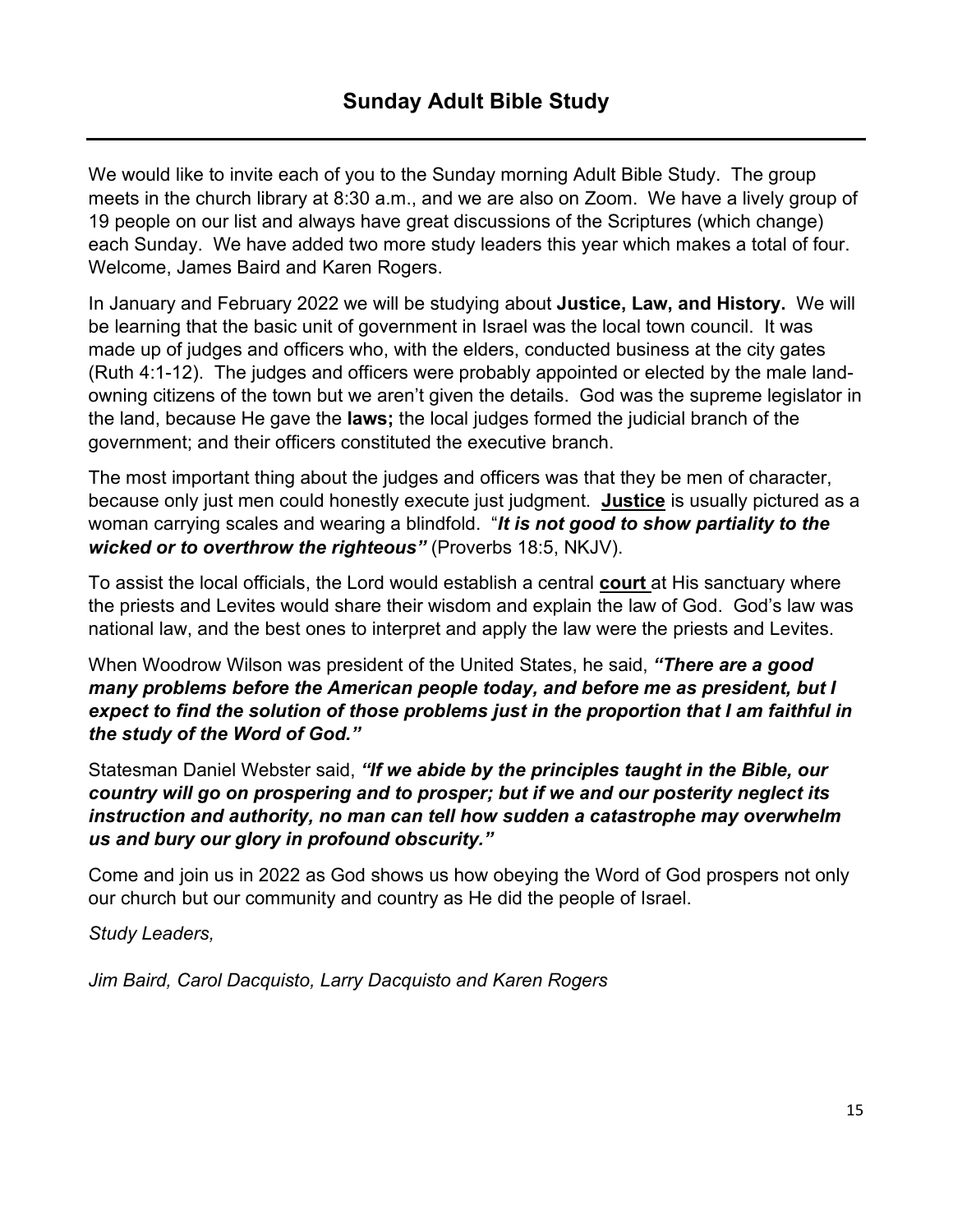As we left our studies at the end of May 2021, we completed the book of *1 Samuel* and began our study in **2 Samuel.** 

We rejoin our study in September of 2021 in 2 Samuel 4 resulting in Ishbosheth's death and the report of it to David. In Biblical history the account of a king's reign often begins with a summary of the reign in terms of a basic chronology and evaluation. Now that David had at last become king of *all* Israel, our historian provides us with such a summary.

David was 30 years old when he began to reign, and he reigned for 40 years. At Hebron he reigned over Judah seven years and six months, and at Jerusalem he reigned over all Israel and Judah 33 years.

In 2 Samuel 5 the first recorded act as king of the whole nation is his going up to Jerusalem. David immediately secured Jerusalem as headquarters for his new government.

David's accomplishments were marvelous. Territorially, he expanded the boundaries of Israel from 6,000 to 60,000 square miles. Incredible! He set up extensive trade routes that reached throughout the known world. And from that, wealth came into Israel like the nation had never known before.

David unified the nation under Jehovah God, creating a national interest in spiritual things. He was not a priest; he was a king . . . but he lifted up the role of the priesthood so that Judaism could operate openly and freely in the land.

When we return to our studies in January we will begin with Lesson Seven entitled **"***A Covenant Forever"* on page 125 in our guidebook.

If you have considered joining us, this would be the perfect time to visit and get to know us. You are welcome and invited to participate in our lively discussions at any time. Feel free to contact one of our study leaders if you need more information. We will be meeting at the church in the Christensen Room, and we will be on Zoom as well. We meet from 9:30 to 11:00 a.m.

Grace and Peace,

*Carol Dacquisto (415-892-2070); Melodie Baird (415-897-7512) and Margaret Franz-Costello (415-897-7905)*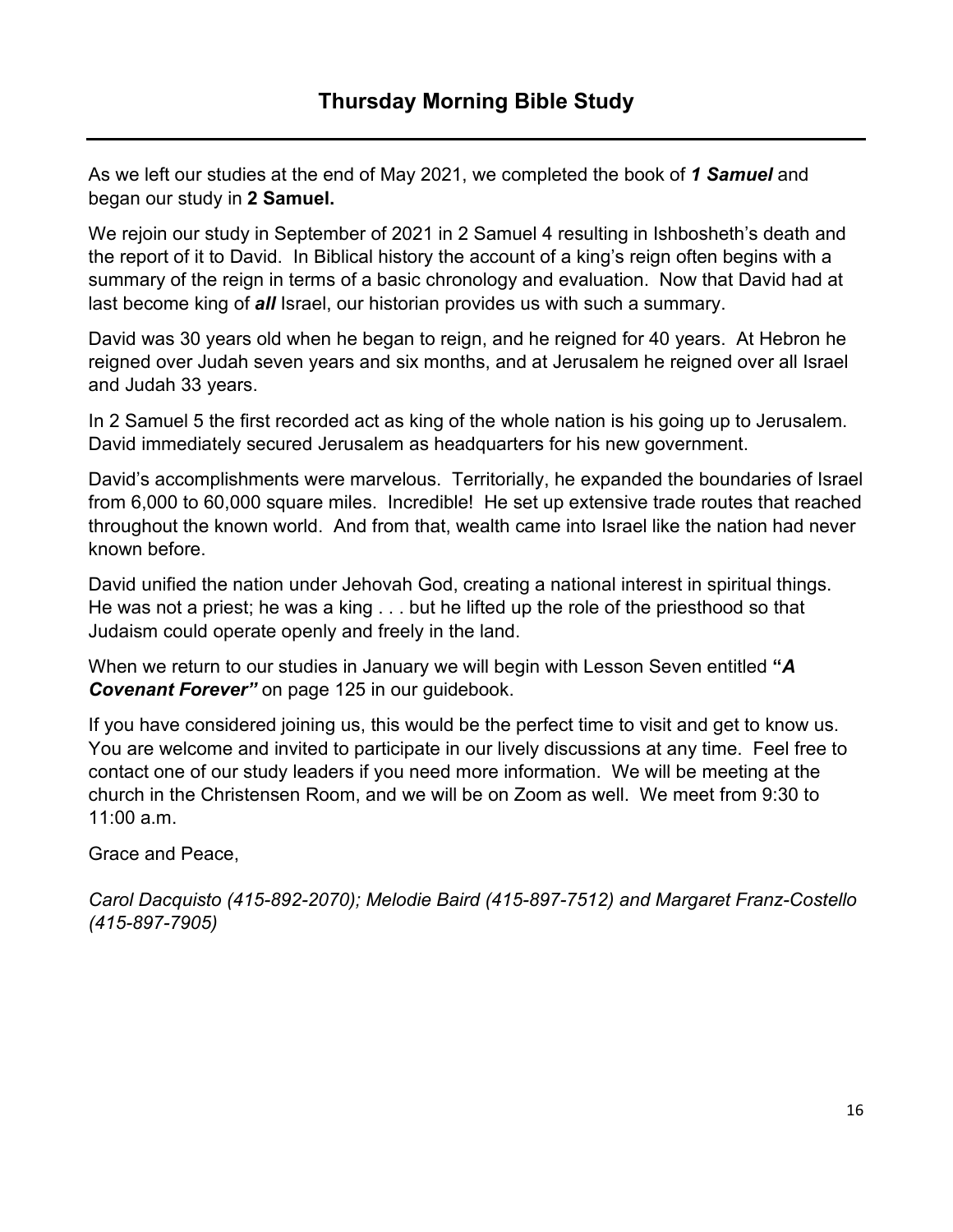

# **Presbyterian Women**

*Presbyterian Women nurture their faith through prayer and Bible study, support missions of the church worldwide, and build an inclusive, caring community of women.* 

The Presbyterian Church of Novato (PCN) currently has two active Presbyterian Women (PW) circles that each are scheduled to meet **once a month** in the Christensen Room at PCN.

(1) **Ruth Circle**, scheduled to meet the fourth Tuesday at 2 p.m. (Glenise Johnson, leader), and

(2) **Rachel Circle**, scheduled to meet the fourth Wednesday of the month at 6 p.m. (Pat Sullivan, leader)

However, due to the COVID-19 pandemic and the ultimate "shutdown" of communal events in the 2020-2021 PW fiscal year, the PCN PW circles did not meet, and there was no annual Joint Meeting of Circles and Luncheon held in 2021.

# **PCN PW Mission Projects:**

In 2021, we unfortunately were again not able to fund our PW mission projects as in the past, but I want to outline what our PW mission projects are:

**Least Coin Offering**. Since 1956, Presbyterian Women have been collecting the "Least Coin" worldwide for evangelism, service, and relief projects. This gives the Presbyterian Women a sense of being a part of the worldwide family of faith. Even the smallest donation will make a difference in the world when added together.

**Birthday Offering**. In the spring, we collect the "Birthday Offering," giving at least one penny for each year of our lives. This donation also goes toward innovative mission projects in the United States and worldwide.

**Thank Offering**. During the autumn months, we collect the "Thank Offering." Along with Carol Dacquisto's Thursday morning Bible study class, we collect a combined total amount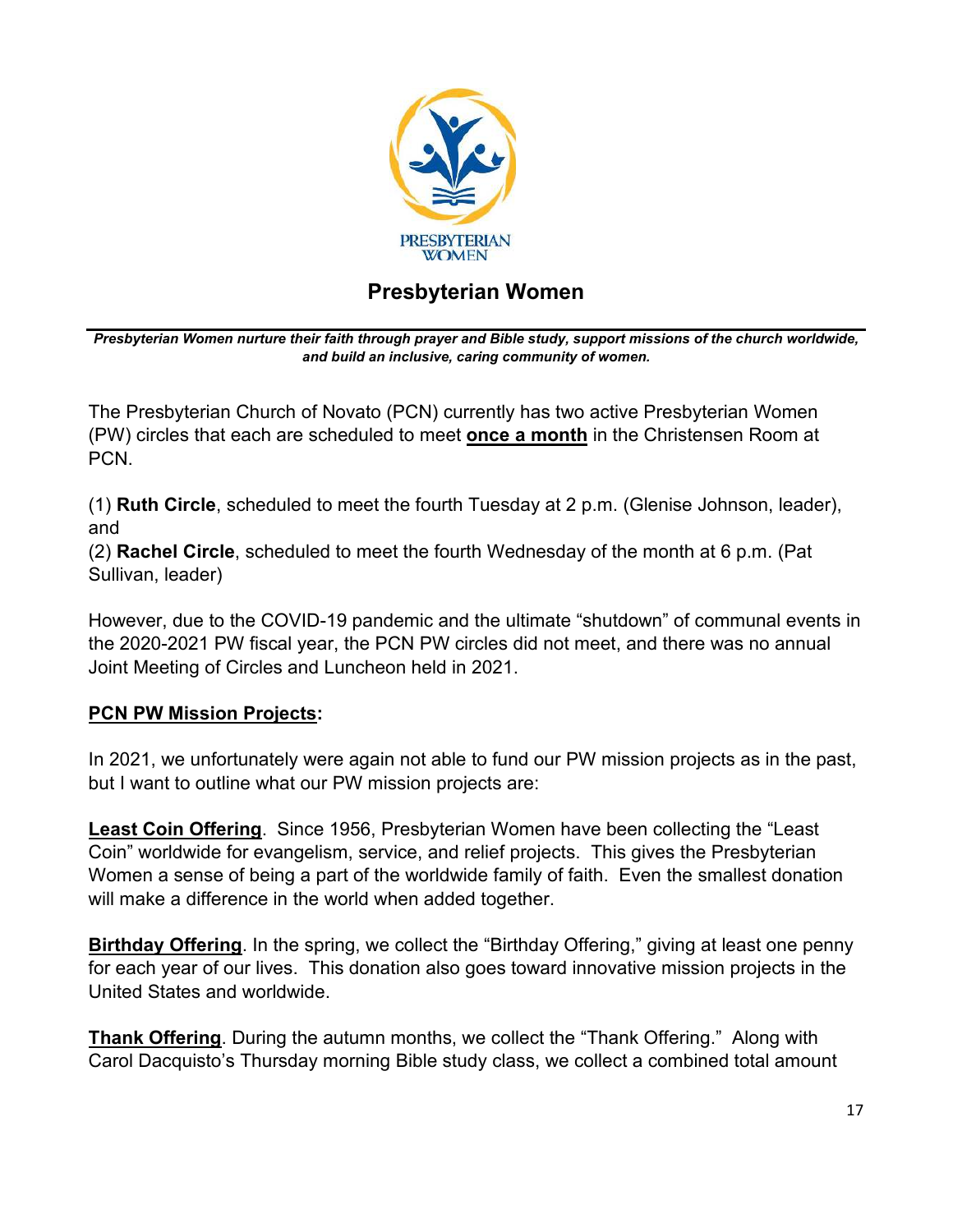for this project each year. Much of this money goes toward support of hospitals and other health ministries throughout the year.

**Nickels For Nets**. At our circle meetings each month our circles also collect money for mosquito nets to help stamp out malaria. We collect at least five cents from each attendee for this program.

Our current local PCN PW mission project is providing knitted layette items (e.g. baby blankets, caps and/or booties) for new mothers and/or grandparents. If you are interested in participating in this project, please contact Glenise Johnson at (415) 897-8759 (home) or (415) 717-7635 (cell) for more info.

The Presbyterian Women's circles have worked to maintain a beautiful **PCN Library**. Carol Dacquisto has spent many hours cataloging the books, and other Presbyterian Women circle members have assisted Carol at various times to keep the books in order on the shelves. **If you haven't already discovered it, we encourage both adults and children to check out the PCN library in Room 1 … there are many wonderful books to be discovered on the shelves!**

Fiscal Year 2020-2021 Coordinating Team Members included:

Glenise Johnson, Moderator; Carol Dacquisto, Secretary and Sunshine Chairman; Nelly Wannenmacher, Treasurer; and member representative, Pat Sullivan.

We always welcome new women interested in local and worldwide missions, a monthly Bible study, and being a part of caring and fun women by becoming an active part of our circle of Presbyterian Women … *Come try us out!!!* 

*Glenise Johnson, Moderator*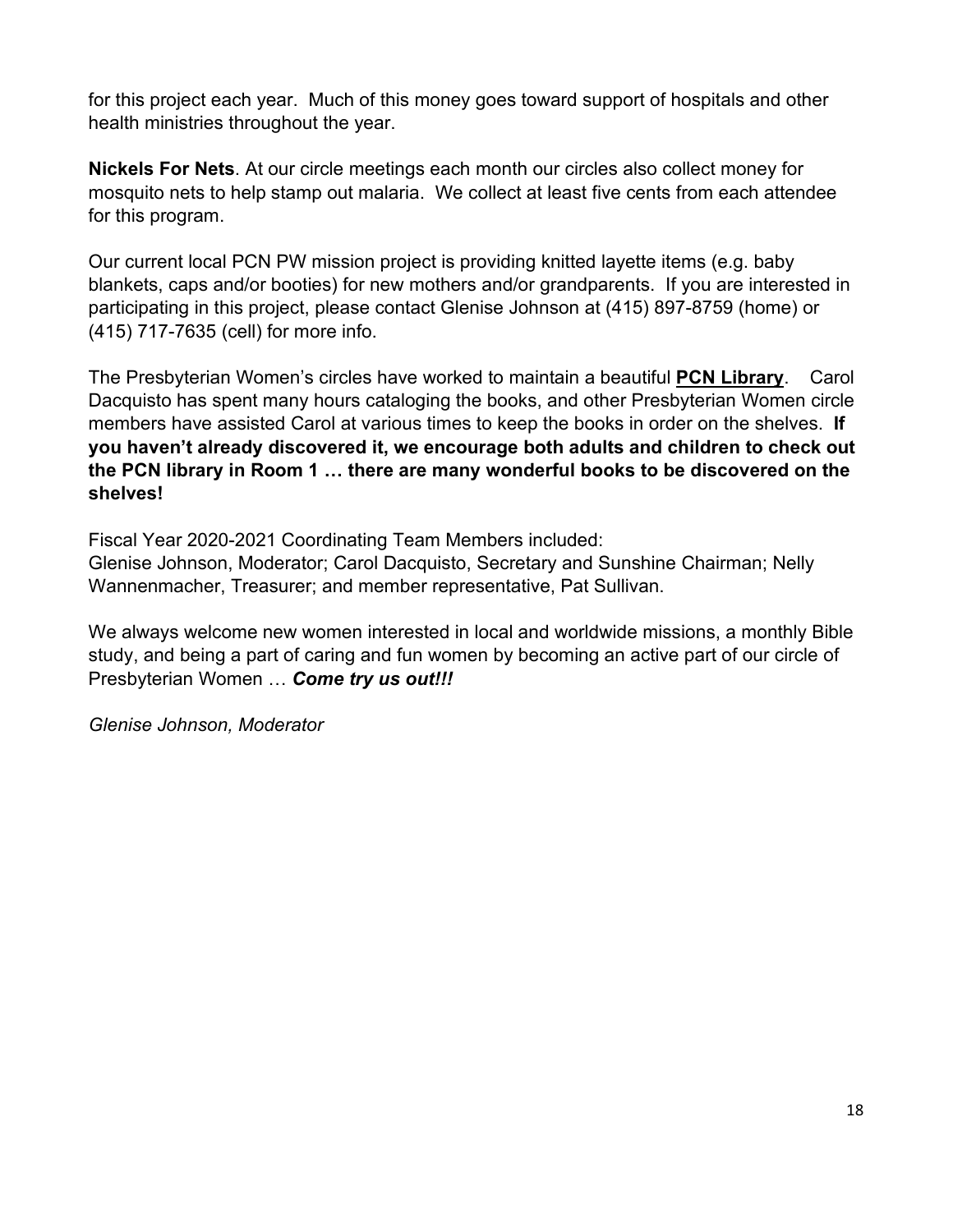# **Mission**

*Truly I tell you, whatever you did for one of the least of these brothers and sisters of mine, you did for me. - Matthew 25:40* 

In 2021, the Mission Committee was blessed to act on your behalf and distributed 23% of our PCN budgeted pledged donations in the amount of \$118,450 to people and organizations that serve those less fortunate. The Mission Committee thanks you for your continuing support.

In deciding who should receive mission funds, the committee has used the following guidelines to grant a donation to a program, group or person:

- A registered 501C (3) non-profit
- A ministry which intentionally bears witness to Jesus Christ and the Christian Gospel
- Focused on serving the poor
- 'Sponsored' by a PCN member who acts as a liaison to the Mission Committee
- An effective manager of its funds

**Missionary work internationally** – PCN supports six families serving in countries around the world. \$26,000 was shared with Mark and Jenny Hare in Costa Rica, Bob and Kristi Rice in South Sudan, Sarah Henken in Columbia, Rev. Ryan and Alethia White in Germany, Revs. Shelvis and Nancy Smith-Mather in South Sudan, and Rev. Cathy Chang and Juan Lopez in the Philippines.

**Supporting church organizations** – PCN provides funding to the Presbytery of the Redwoods (http://www.redwoodspresbytery.org/) with \$15,000 plus a contribution of \$5,000 to the General Assembly. In addition, we provide an annual grant to Westminster Woods, provide funding for the annual Rise Against Hunger youth project and support Bible distribution.

**Funding Hands-On Mission Work** – While we did not travel to Juarez for the second year in a row, we still funded one house to be constructed; we hope to travel again in 2022. The local mission project also was suspended but the funds allocated to this project were spent locally. The Mission Committee allocated \$12,000 in funds to the Youth Mission Project in the summer, and we support member Becca Lee in her mission work in South Carolina.

**Local and regional organization support** – \$33,000 total was spent in annual grants to our local and regional organizations including North Marin Community Services, Homeward Bound, SF/Marin Food Bank, Gilead House, Downtown Streets Team plus three months of food gift cards to the mobile showers, LITA, Extra Food, Ceres Community Project and Center for Domestic Peace. Also funded were Faith in Practice (a Guatemala medical mission project), Matthew 25 Ministries International (PCN member Jeff Pinar in El Paso supporting people living in Juarez) and Agape International Missions (AIM) working to stop sex trafficking around the world.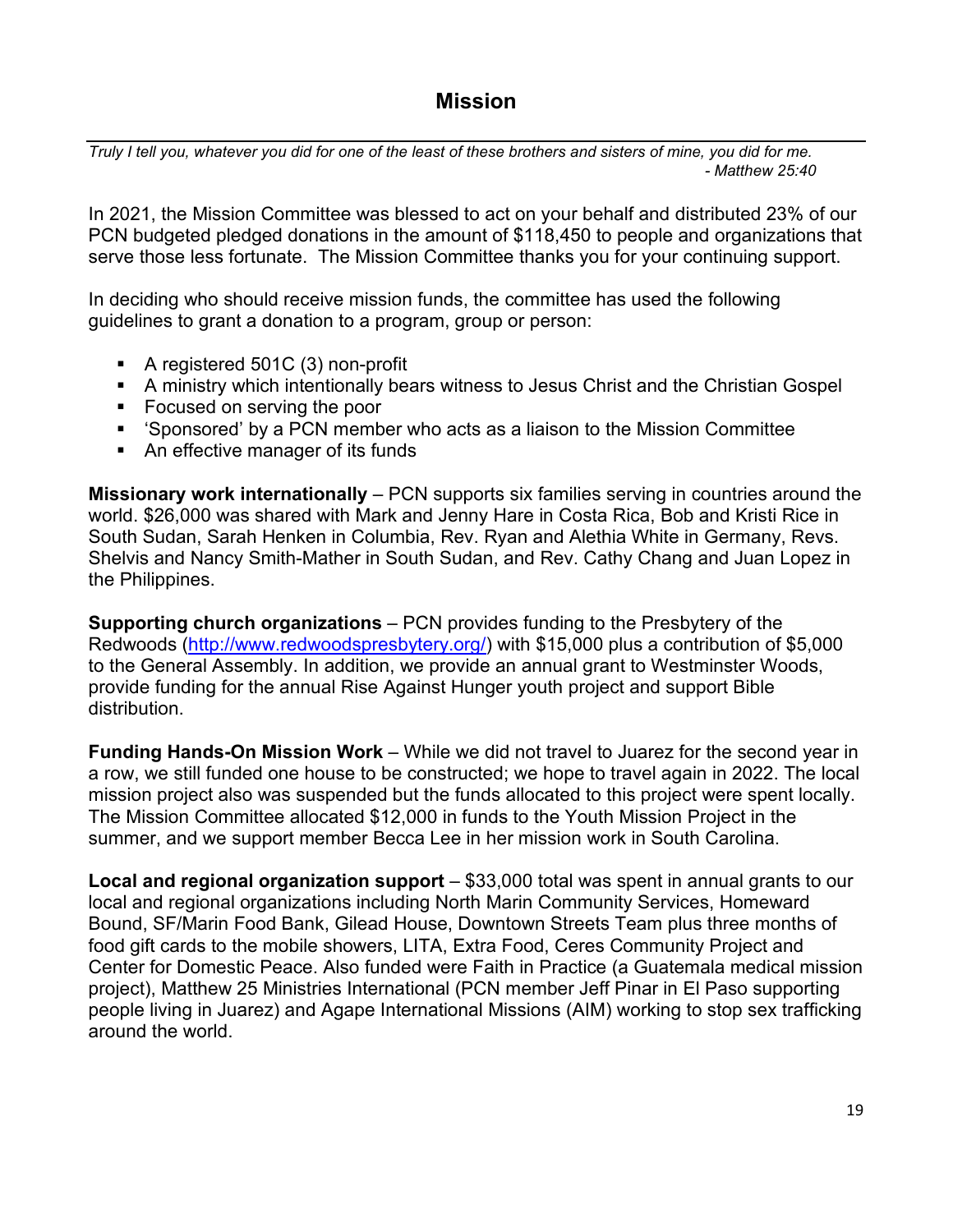Besides providing funding and grants to organizations, the Mission Committee organizes volunteer outreach, special giving and other activities throughout the year. Here is a summary of our busy year:

- 1. Addressing the homelessness crisis in Novato We discussed what to do as a congregation about the camp of homeless near the Novato library. While PCN already supports organizations that support the homeless community (Homeward Bound, Downtown Streets Team, food donated to the mobile showers), we felt we needed to do more. Three of the committee members met with The Street Chaplaincy team and learned about how this organization supports our community by bringing compassionate spiritual care to unsheltered and temporarily sheltered persons in Marin County and builds community between homeless persons and non-homeless faith communities and other organizations. PCN is the first Novato faith organization to be a Faith Ambassador Congregation, and we hope to support TSC in a more active way in 2022. https://www.streetchaplaincy.org/about
- 2. Center for Domestic Peace C4DP Grocery Program Committee member Barbara Gildea seeks grocery bag donations of food for the clients of C4DP. This agency supports families that have been subjected to domestic violence and are living safely now. Barbara delivers them to C4DP which is much appreciated. https://centerfordomesticpeace.org/
- 3. Alternative Christmas Fair Dec. 12 Six organizations were chosen to participate in the 2021 ACF, organizations that did not receive a 2021 grant from PCN except for New Beginnings, a program of Homeward Bound that makes jams and products that are sold for handy presents (\$1,970). The total raised was \$6,515. The other organizations include Hiefer International (\$1,310), The Street Chaplaincy (\$1,040), Lynwood Elementary School Makerspace (\$820), Alchemia (\$750) which serves individuals with intellectual and developmental disabilities by providing a vehicle for personal growth and accomplishment) and Marin Shakespeare Company (\$625) that has a program with inmates at San Quentin.
- 4. Special Offerings PCN participates in four special offerings https://specialofferings.pcusa.org/page/pgcresources/. In 2021 the special offerings collected \$10,143.45: for the One Great Hour of Sharing \$4,690, Pentecost \$1,975, Peace and Global Witness \$1,422.45 and Christmas Joy \$2,056. Two of these offerings allow the committee to choose an organization to support from the total offering:
	- a. Pentecost 40% of the offering (\$782) was donated to North Marin Community Services to support mental health services.
	- b. Peace and Global Witness 25% of the offering (\$343) was donated to The Street Chaplaincy. We invited Nick Morris, the Executive Director, to provide the sermon on that Sunday in October.
- 5. Two Cents a Meal The Presbytery of the Redwoods participates in the Two Cents a Meal program which is then used to fund local food programs. PCN raised \$742.02 in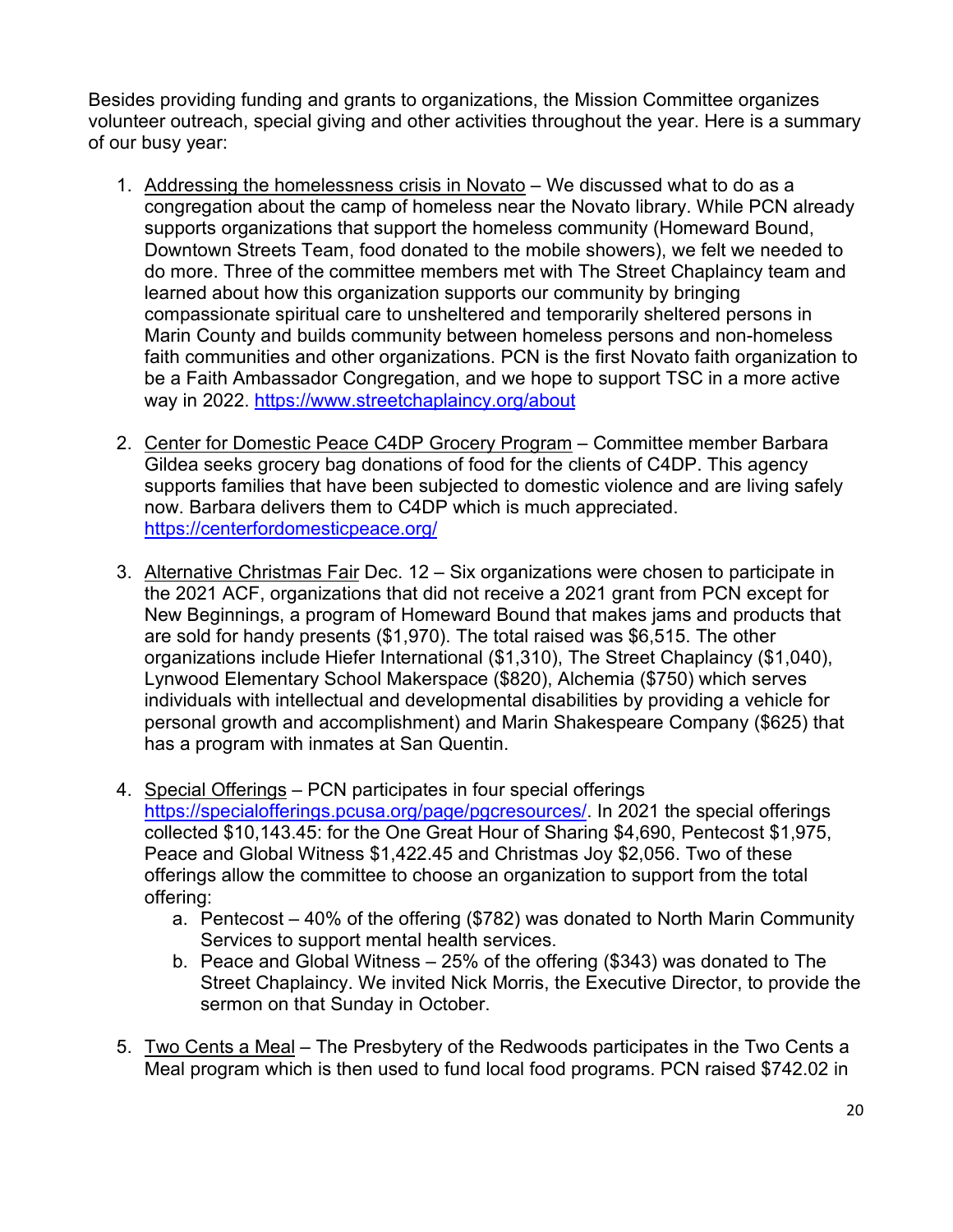the first Sunday of the month offering. We applied and received a \$1,000 grant to fund one month of the mobile showers snack sack program in 2021.

- 6. Pedal for Protein In September, another Presbytery of the Redwoods activity is the annual bike ride that raises funds to donate money to food banks to buy protein. Mission Elder, Carolyn Gerrans, organized our church to host the biking teams for one night in homes and included donated dinner and breakfast.
- 7. Westminster Woods The committee voted to support the building of a new bathroom facility at the camp to support visitors and guests so that more people can enjoy this property. The balance of a special mission bequest from Ardith Blackwell (\$8,860) was used to contribute to the camp.
- 8. Gilead House Bocce Ball PCN fielded three and a half teams (14 people) at this successful fundraiser.
- 9. Knitted hats and slippers PCN member Pat Innes knits hats and other items that are distributed by the committee.

Much appreciation to our hardworking Mission Committee members! Ellen Breazeale, Bill Cameron, Carolyn Gerrans, Barbara Gildea, Vicki Martinez, Jeff Pinar, Art Plumstead, Becky Praun, Mike Robinson, Regina Bianucci Rus, Bill Walker. We welcomed new member Hilary Kinney when the committee added The Street Chaplaincy to our mission program.

God has imbued PCN with a deep and compassionate spirit to actively work to help others in need locally, nationally and internationally. We give Him thanks for this blessing.

*Carolyn Gerrans and Regina Bianucci Rus, Mission Elders*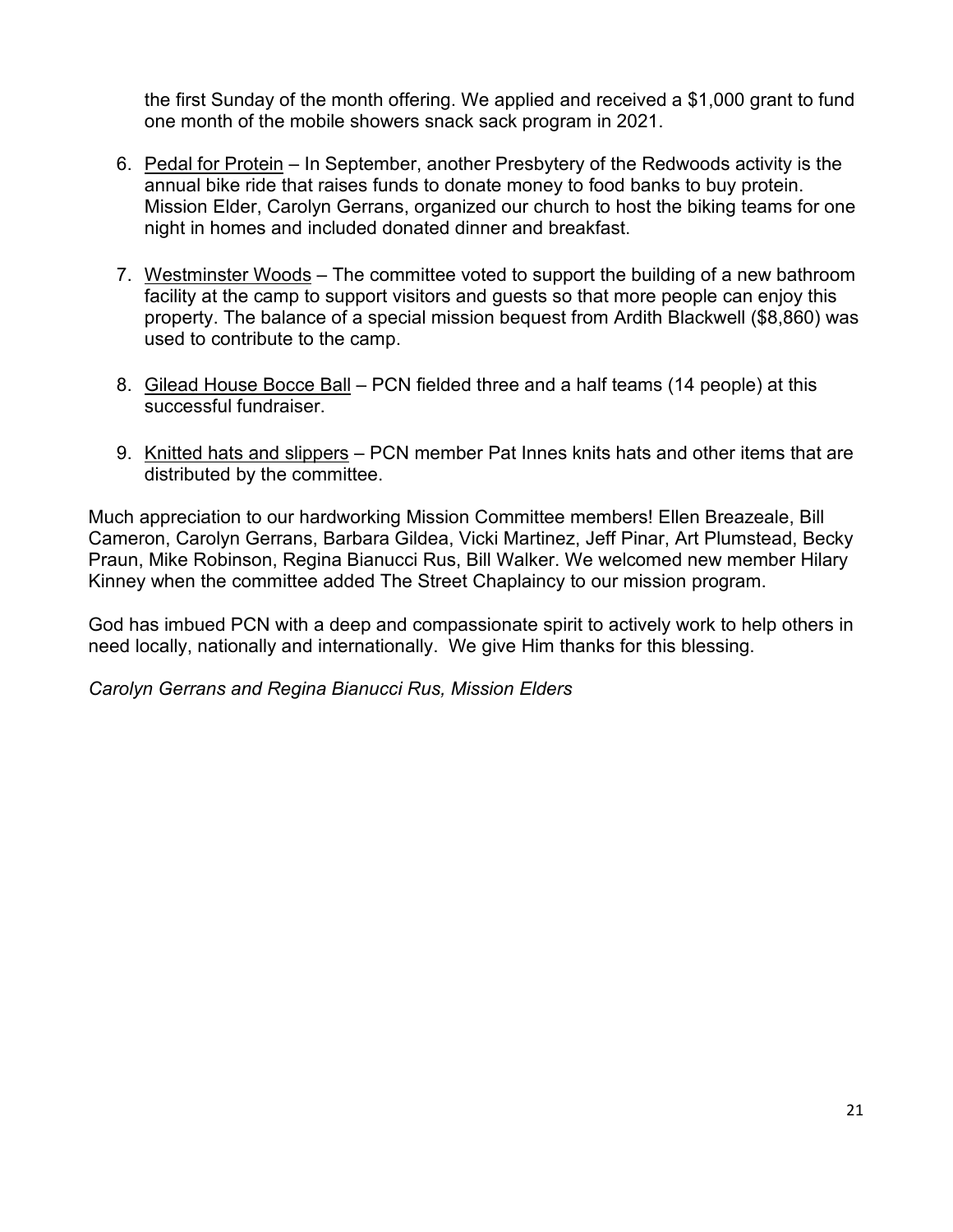# **Membership and Outreach Committee**

*"Go into all the world and proclaim the good news to the whole creation."* 

- John 16:14

Membership and Outreach Committee: Ruth Haas, Glenise Johnson, Bruce Stahley, Kathy Takemoto, Elder Beverly Winsor, and Pastor Adam Smith

M&O allowed Ruth Haas to retire from our committee – with sadness though! After serving on M&O for many years as a member and an elder, Ruth is taking a break. A heartfelt thank you to you Ruth! • ₹

Pre-pandemic PCN Red Ribbon Hosts were the go-to members for new visitors. We started to revamp this program in 2019 and then…The new Hospitality Team will pick up where we left off. If you enjoy welcoming new visitors or long-time members who haven't been at church in a while, please consider joining this group. Currently the members include: Glenise Johnson, Jo Richman, Kathy Takemoto, Tammi Jester, Bruce Stahley, Ruth Haas, Beverly Winsor, Carolyn Gerrans, Janalee Holmes, and Kay Walker (Bruce would love to see more men involved here!).

Glenise joyfully represents PCN at the Novato Chamber's weekly coffee gatherings with other local businesses.

Have you noticed the changing PCN banners on Wilson Avenue? Be sure to thank Bruce Stahley – he's on it when it comes to updating the banner. Thanks, Bruce!

Promoting PCN: In addition to providing articles for the *PresPress*, the weekly update, and the kiosk in front of the church, M&O promotes events and news on social media. Posts to PCN's Facebook page automatically update the website at pcnovato.org (scroll to the bottom of the page for the latest updates). All members can take part in promoting PCN by 'liking' and 'sharing' PCN posts. PCN's Twitter account is coming back to life (M&O was motivated to do this when it was discovered that only Bev and one new member were PCN's two Twitter followers!). PCN Easter and Christmas services are advertised in the Marin IJ digitally and in the print edition. We encourage all committees to post their activities to PCN's newsletters and updates as well as our social media accounts.

We are not always successful with our events. A drive-in movie was scheduled in the summer – no one signed up, so it was canceled. Inquirer's classes have also been scheduled, only to be canceled. In November Adam hosted an Inquirer's class that was well attended. If the participants decide to become members of PCN, a special meeting and meal will be scheduled with Session where statements of faith will be shared.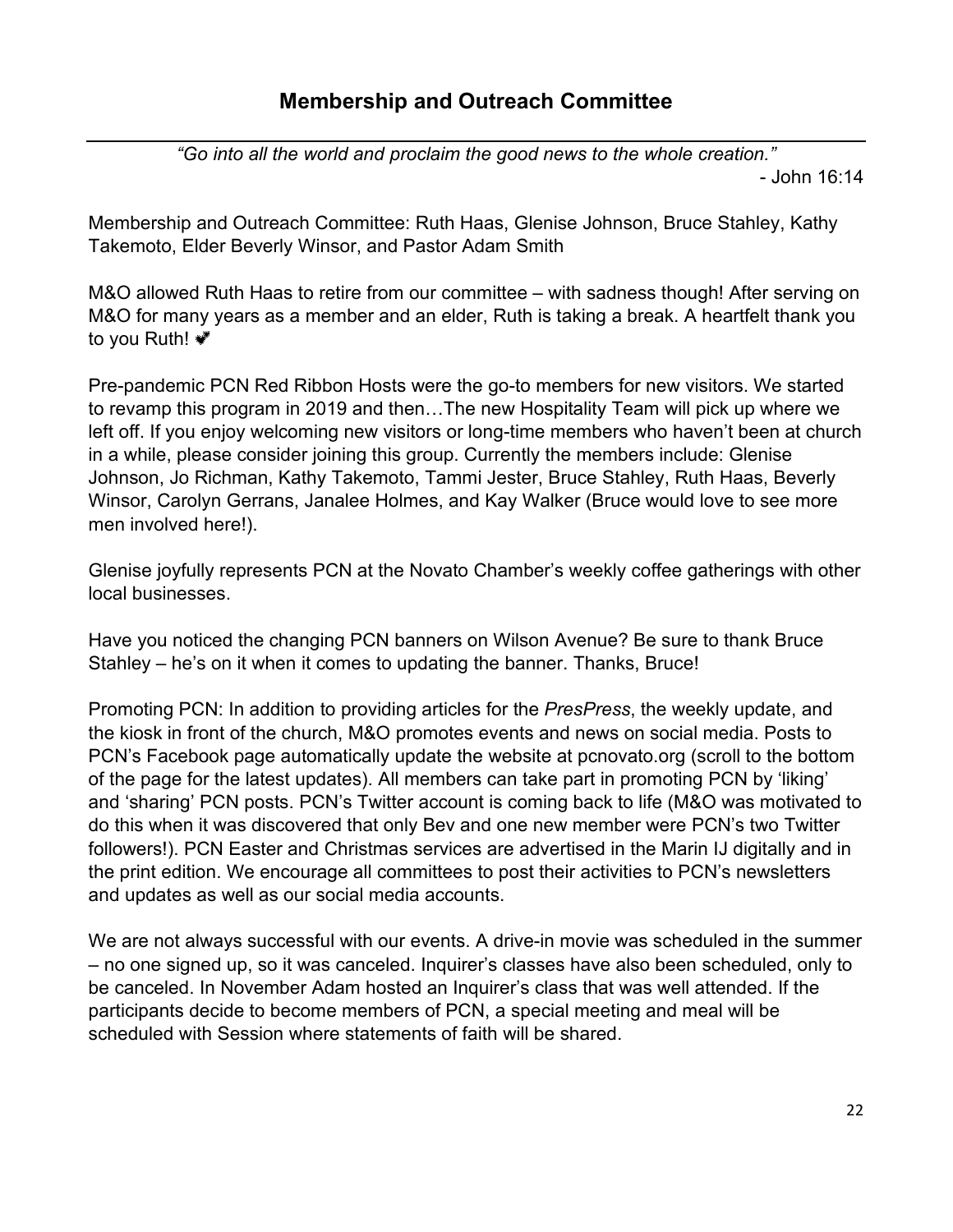In the fall M&O, with the help of Deacons, hosted a "Meet Sarah Smith" event. A delicious meal was provided by the Deacons (thank you Janalee and friends!) and a fun interview with Sarah was enjoyed by the crowd that attended.

M&O coordinated PCN's involvement in the Downtown Novato Business Association's Christmas tree lighting event on December 4. PCN was a sponsor of the event donating funds, a handful of volunteers, and a fun ornament activity for the children. We estimate that 160 children visited PCN's booth that evening.

A review of the active membership list is one of M&O's annual tasks. We are currently contacting long-absent members about their membership status. By doing this PCN avoids paying a per capita on inactive members.

Next year Membership and Outreach will have a new name – Community Life. This change is detailed in the Discernment Team's vision report. Community Life will continue covering the tasks of M&O plus some! We need a second elder to assist newly installed elder Bekah Harmon. Bekah attended our December meeting and is already engaged in our work that begins in 2022. With the support of the congregation, we are working on bringing 'Life Groups Lite' to PCN in January. 'Lite' because the proposed January Life Groups are a starting point for this ministry. Once staff (an associate pastor?) is on board, we expect the group format to change somewhat. Meanwhile M&O is doing our best to help members connect in a meaningful way. We need your help in getting Life Groups Lite off the ground. Will you say yes when asked to participate?

Please join our committee. Share your skills, ideas, and faith!

*Beverly Winsor, Membership & Outreach Elder*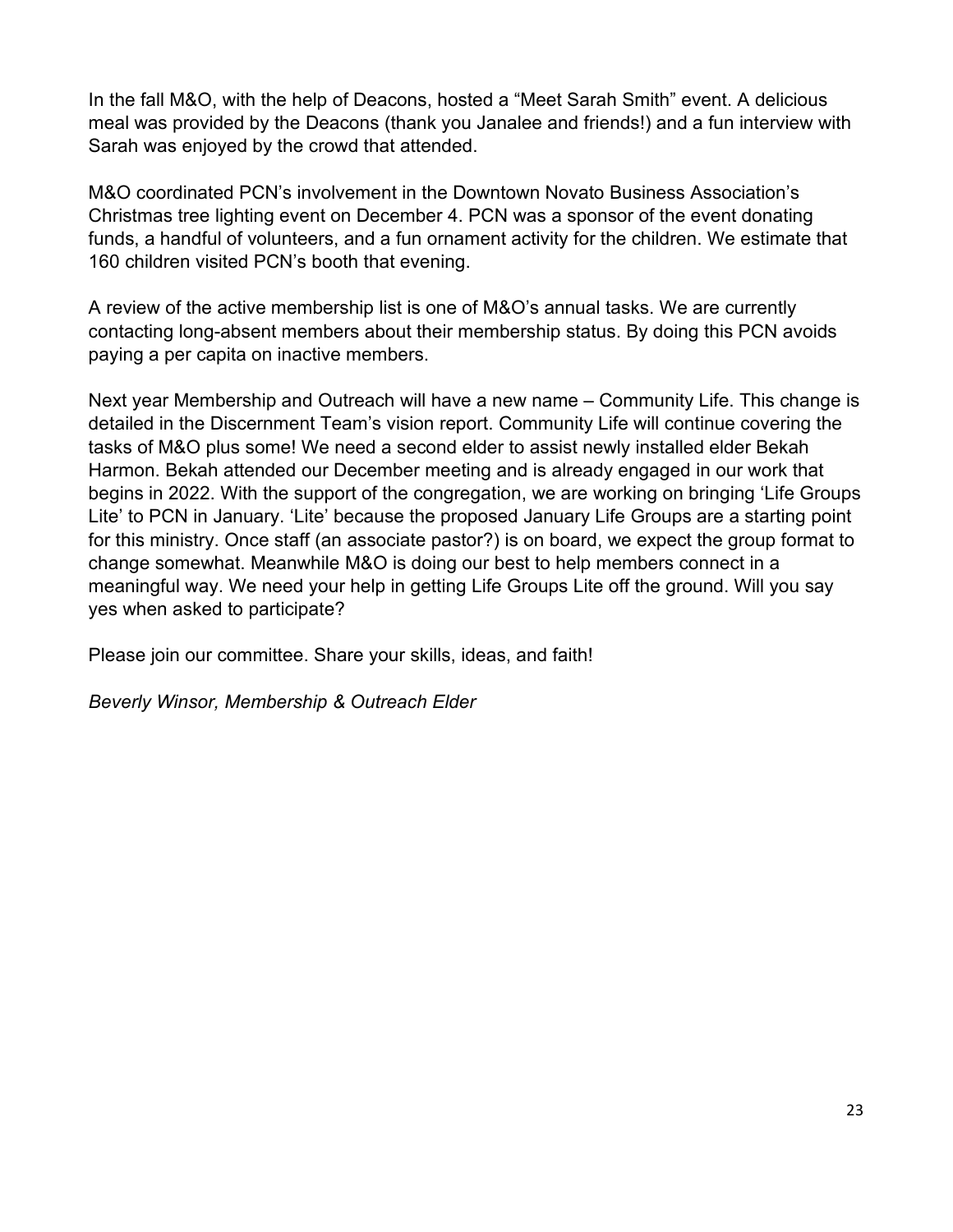# **Committee:**

Patricia Reed, P&F Elder Kathy Takemoto Mary Contreras Tonya Church Stephanie Praun \*\*resigned mid-year Kimi Praun\*\* resigned mid-year Becky Praun\*\* new September Audrey Boland\*\* new September

### **2021 in Review:**

PCN Fellowship supported PCN events when possible due to COVID restrictions and concerns with onsite fellowship events.

**Virtual Bingo** – hosted monthly from January through May with various themes and prizes.

**Litterbee clean up Novato** streets – hosted monthly from January through August

**Scout Sunday** – held virtually on February 21<sup>st</sup>

**Buckaroo Breakfast** – held July 4<sup>th</sup> at PCN

**PCN Ministry Fair** – held September 12th

# **Harvest Festival/Trunk or Treat** Saturday, Oct 30th

- $\circ$  2:00-4:00 p.m.
- o Decorated several cars and arranged carnival-style games, activities and trunk-or-treating with wrapped candy and trinkets.
- o Provided five different kinds of chili and crackers, hot dogs and drinks

## **125th PCN Anniversary celebration brunch – Sunday, Oct 31 st**

- o Provided memorabilia table, decorations, celebratory cake, muffins and fruit
- o Mayor attended PCN and spoke about our history and importance in the community and read our proclamation.
- o Novato Fire Department arranged to be onsite with a truck

**Discernment brunches** – hosted with baked goods and decorated on Oct 10<sup>th</sup> and Oct 24<sup>th</sup>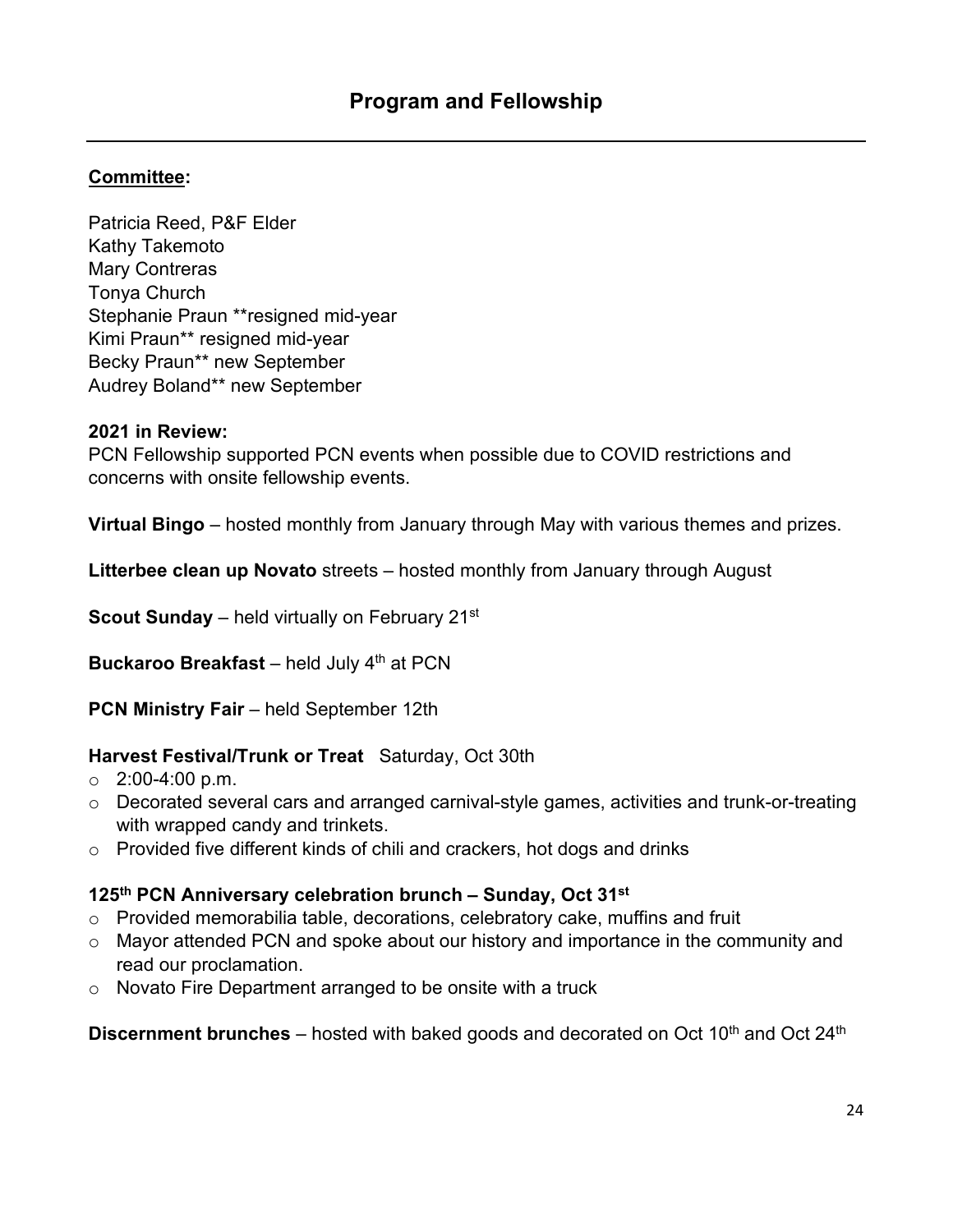**Advent Afternoon** – hosted activity tables including Christmas card making, cookie decorating, Green swag decorations, ornaments and advent coloring books

# **Planning for 2022:**

o We hope to partner more with various committees to support their goals and to build fun and fellowship into our church events.

*Patty Reed, Program and Fellowship Elder*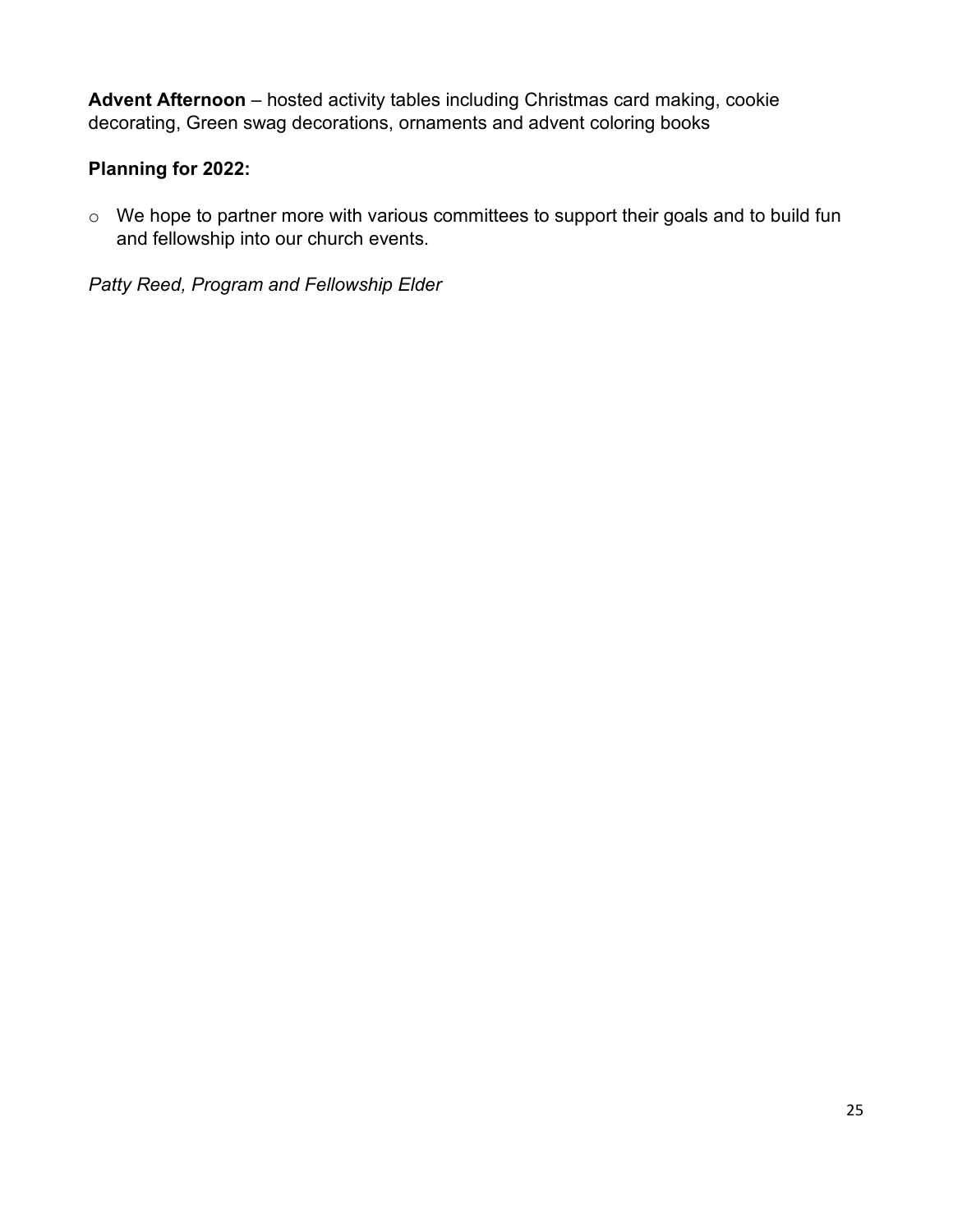# **Property Committee**

*Mission: Continuing to support PCN church campus safety, operation, maintenance and security* 

Committee members: Bob Clausen, Joe Simmons, Bill Walker, Don Erba, Fred Holmes

Two major projects dominated the committee's involvement during the year.

- 1. Good Shepherd's artificial turf proposal was studied, approved and constructed. Positioning the field's location involved site measurements and numerous meetings with the school administration and their contractor. Lease amendments were made as needed to clear liability and ownership issues. Construction began late September. Unfortunately, the turf contractor built the field 10 feet shorter than approved and will be adding that footage soon and then the fence will be completed. PCN will be able to use the field for outdoor events when not in conflict with school times.
- 2. After lengthy studies three bids were solicited for a new heating and air conditioning system to replace the boiler in the CE building. Two bids were received and the third was withdrawn because of equipment supply problems. Gene Burch Plumbing and Heating Company was selected to supply and install a heat pump system that supplies heat and air cooling. There are seven outdoor (four on the roof) units and twenty-one indoor inverters. All indoor units are controlled by a remote and temperature can be controlled by individual room. This project is funded from Property Reserves.
- 3. Status of HVAC system A central control system was purchased and is still back ordered by Fujitsu. This system will allow program control from the office to a calendar schedule of room usage. Pending work is removal of the boiler and removal of window A/C and replacing with glass. System should be complete by February 2022.
- 4. Property involved with the safety sub-committee to revise evacuation maps, update smoke alarms and monitor all fire extinguishers. Met with NFD inspection representative for recommendations regarding an emergency evacuation.

*Bob Clausen, Property Elder*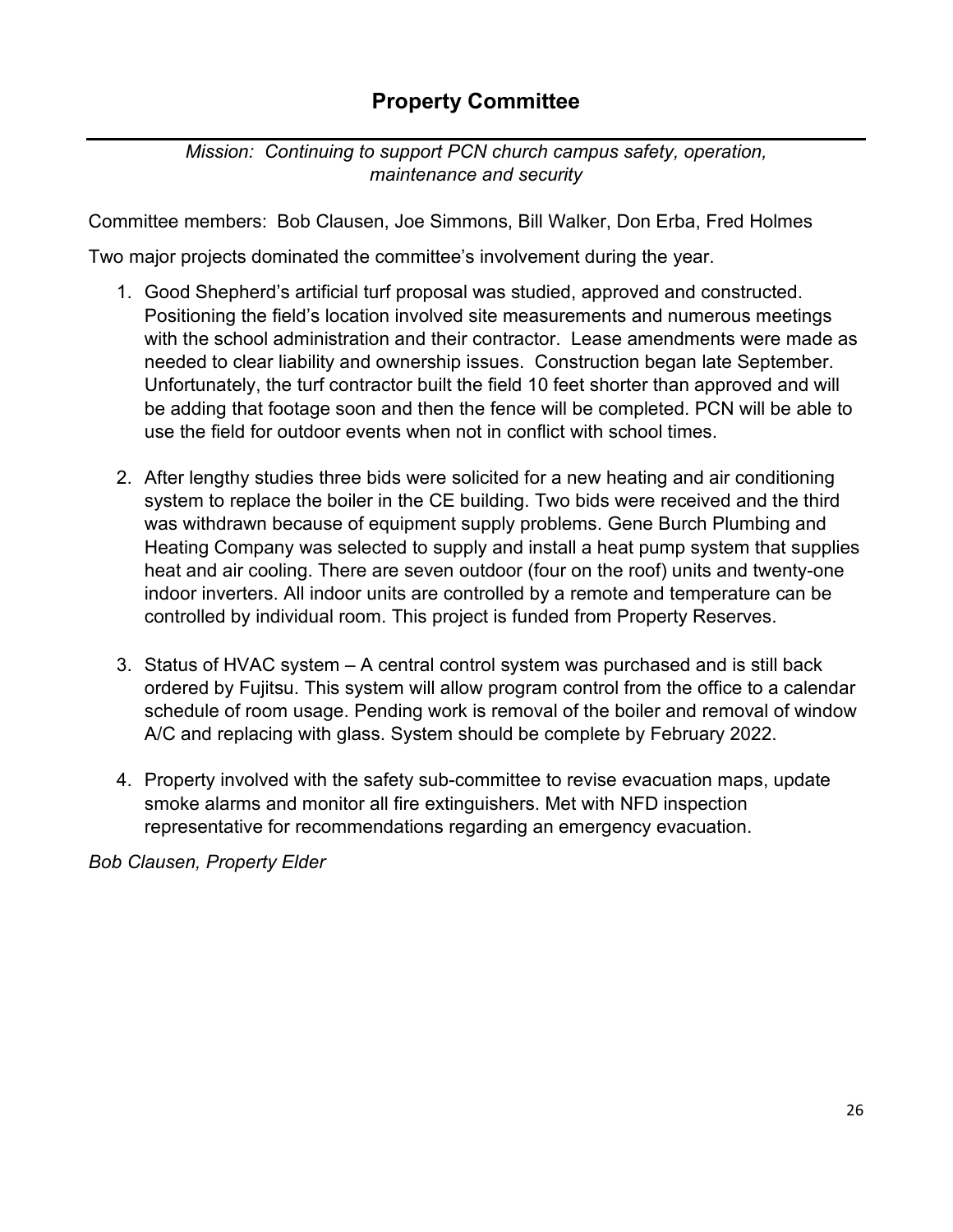# **Staff:**

*PCN paid staff members:* Adam Smith, Pastor David Mink, Director of Youth Ministry Marilynn Hunt, Youth Ministry Intern Kelsey McIvor, Youth Ministry Intern Emme Monahan, Youth Ministry Intern Sally Carbonaro, Director of Children's Ministry Sydney Fletcher, Children's Ministry Assistant Renee Garza, Nursery Provider Katy Hatfield, Director of Traditional Music & Organist Bob McBain, Contemporary Worship Accompanist David Harmon, Praise Band Nancy Foster, Praise Band Stephanie Monahan, Financial Secretary (RESIGNED effective 9/30/2021) Tammi Jester, Office Administrator Linda Ward, Administrative Assistant Carol Robinson, temporary Office Administrator

-*Contract positions:*

Kendall Kinney, Worship Production Technician/Videographer Suzanne Schmidt, Bookkeeper

### **Personnel Committee 2021 goals:**

| Personnel files                            | <b>Progress</b> |
|--------------------------------------------|-----------------|
| Recruit and hire for vacant positions      | Accomplished    |
| <b>Staff Appreciation event</b>            | Progress        |
| New employee training                      | Continue        |
| PCN staff position descriptions            | Continue        |
| Work hours and rates of pay per staff      | Eliminate       |
| position                                   |                 |
| Compensation study for PCN staff positions | Accomplished    |

In addition to the annual goals, the Personnel Committee met monthly and addressed various personnel related and confidential items

-Worked with F&A on 2021 Pastor Terms of Call presented at the Congregational Meeting -Developed job descriptions: Contemporary Music Director; Worship Production Technician/Videographer

-Developed recruitment materials and advertisements

-Researched church staff recruitment organizations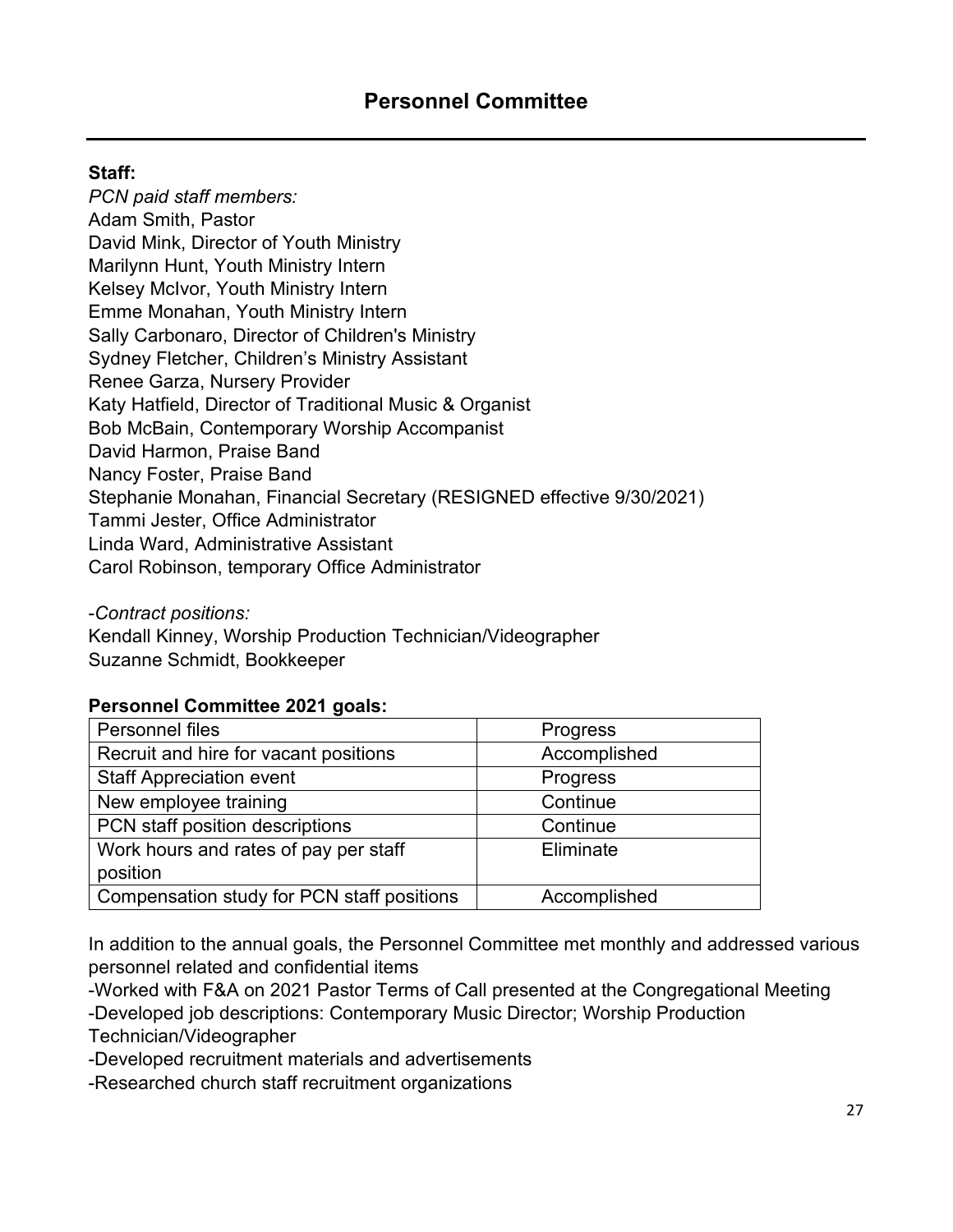-Conducted interviews: Contemporary Music Director; Tech/Videographer

-Hired: Worship Production Technician/Videographer; contemporary musicians; bookkeeper -Developed staff pay levels in the new PCN Facility Use Agreement

-Completed annual staff evaluations, individual review, self-evaluation, and goal-setting meetings

-Developed Personnel processes in PCN Finance Policies

-Researched Paycheck Protection loan

-Facilitated Equity Allowance Workgroup to develop guidelines and implementation with F&A

-Conducted staff compensation study with similar congregations in the Presbytery

-Facilitated transition of finance secretary; planning for interim hiring; establishing updated systems; purchasing and installing new computer equipment including QuickBooks online -Researched, selected, and implemented background check services

-Recommended new positions and COLA (cost of living adjustment) to Finance and Administration/Session for PCN 2022 budget

-Distributed PCN staff appreciation holiday gift cards

-Participated on the Reconvening Task Force

-Participated on the PCN Discernment Team and town hall meetings

-Participated in Director of Youth Ministry Search Committee and hiring

We appreciate the dedicated work of the committee members. The 2021 Personnel Committee members are Don Brand, Mike Winsor and Pastor Adam Smith.

*Steve Revere and Diane Kaljian-Combs, Personnel Elders*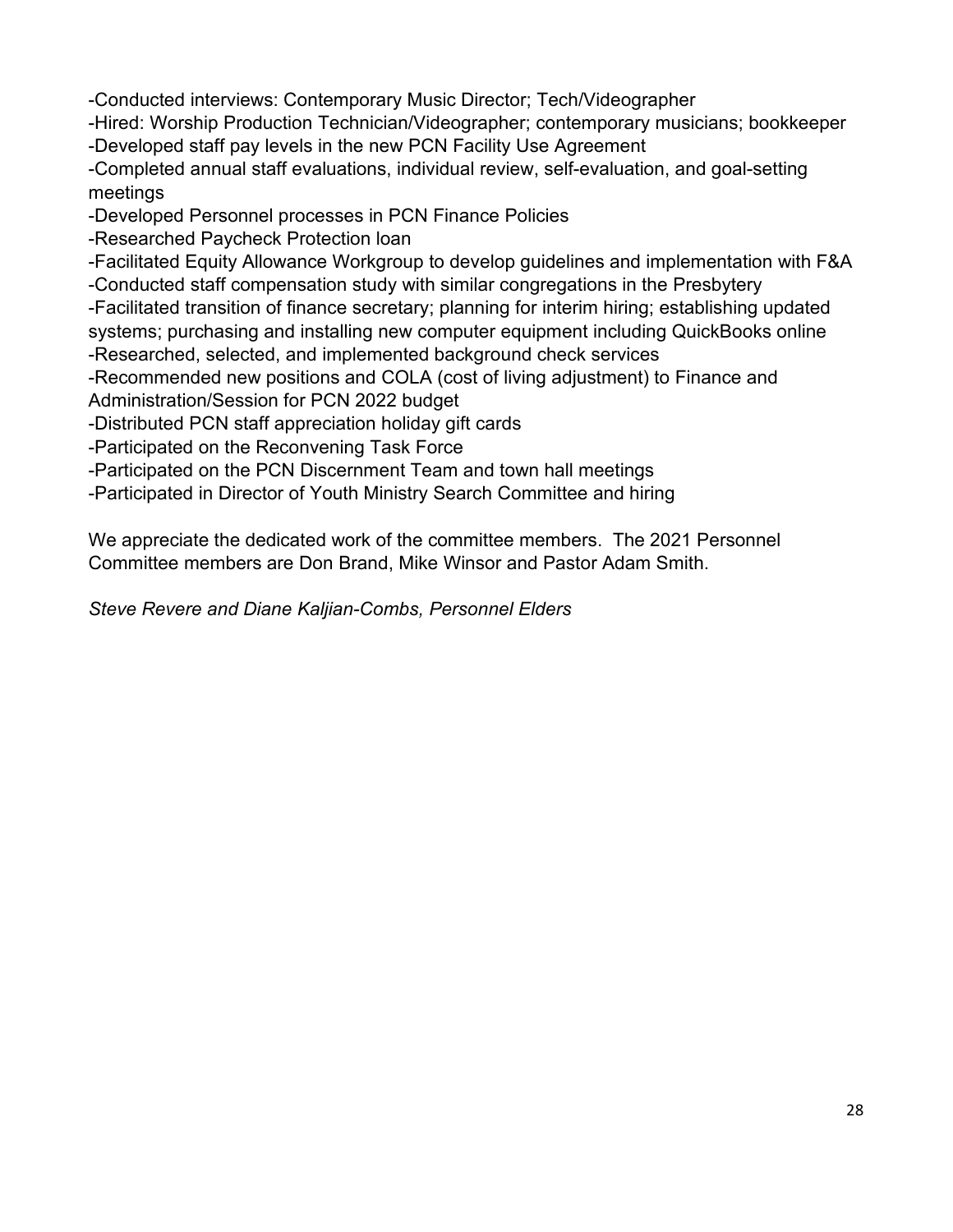Committee Members: Beth Flynn, Stewardship Elder; Reverend Dr. Adam Smith, Pastor; Tonya Church, Brad Praun, and Bruce Stahley

Supporters: Walt Campbell, Patty Reed and the Program & Fellowship Committee, Tonya Church and the Finance Committee, and the Men's Group

The Presbyterian Church of Novato members and friends continue to be generous and faithful stewards of its church programs and mission, serving those in need in its congregation, community, nationally and worldwide, blessed by the finances and talents gifted by our gracious God.

The Stewardship Committee chose to continue using the Consecration Sunday Stewardship Program that has been used by PCN for more than 25 years because it allows us to communicate this church's mission, program successes and needs, in a way that encourages and challenges each individual/family to search out how Christ is calling them to respond to the sharing of their gifts from God in support of PCN and those less fortunate. The Stewardship Program highlights:

- Stewardship letter updated status in July and developed an online estimate of giving tool and video on how to complete the estimate online.
- The Stewardship Committee held the PCN Time and Talents Fair on September 18. A delicious box lunch was provided by the Fellowship Committee. Mission, Fellowship, Worship, Property, and Christian Education leaders gave short two-minute presentations of opportunities to serve, connect, learn and worship followed by an opportunity to meet, ask questions, and sign up. It was great to get together for an outside event,
- "I am IN" sermons in September and October focused on the many ways that we are included, invested, influential, and in-tune. We are all IN at PCN.
- Consecration Sunday (October 17, 2021) On Consecration Sunday we changed things up a bit from the past few years. We were privileged to hear "I'm in" stories from Brook and Kim Stahley and Bill and Jane Bradfield. We finished the service with an opportunity to bless our Estimate of Giving cards. Following the service, we gathered outside for homemade treats and coffee.
- In November, the Stewardship Committee sent a letter and follow-up emails to members with outstanding EOGs. The Stewardship Committee also made calls to those members with outstanding EOGs, so that we could consider everyone's stewardship gifts in our 2022 budget-planning process in early December.
- As of December 20, 2020, we had received 133 "estimates of giving" pledges for a total of \$497,151, down \$32,499 from last year's pledges.
- The decrease in total estimates of giving was related to members and families moving away, passing away, and several pledge units unable to provide an estimate of giving for this year.
- Average pledges equated to \$3,737 (a 14.5% increase from last year).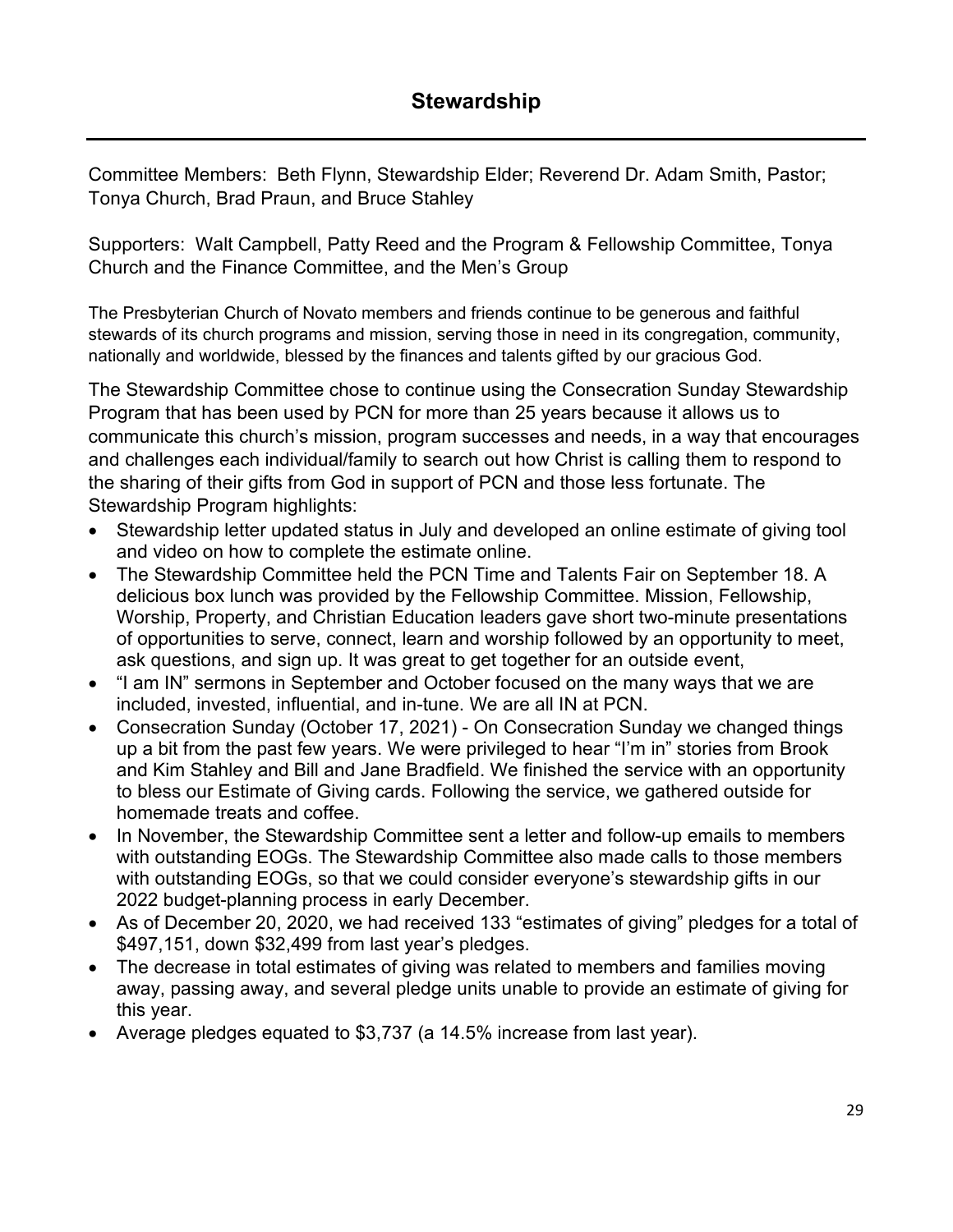In total, the fall 2021 stewardship campaign represents a wonderful expression of living the vows we all took as members – "to give of our time, talent and assets." The uncertainty that we are all still feeling this year related to the ongoing pandemic, the aging of our membership, and longtime members moving to new communities made the stewardship campaign a bit more challenging, but still very successful. Because of your gifts, PCN will continue to retain the best pastoral and administrative staff; fund ministry, worship, Christian education, youth, fellowship, mission, administrative and property needs and begin implementing recommendations from the Discernment Committee.

The Stewardship committee would like to express its thanks to everyone who helped with organizing and conducting the campaign. We would also like to express our thanks to the congregation for strongly supporting Christ's work through His Church. Most importantly, we want to thank God for entrusting us with this treasure, and we pray we are good stewards of all God's gifts.

*Beth Flynn, Stewardship Elder*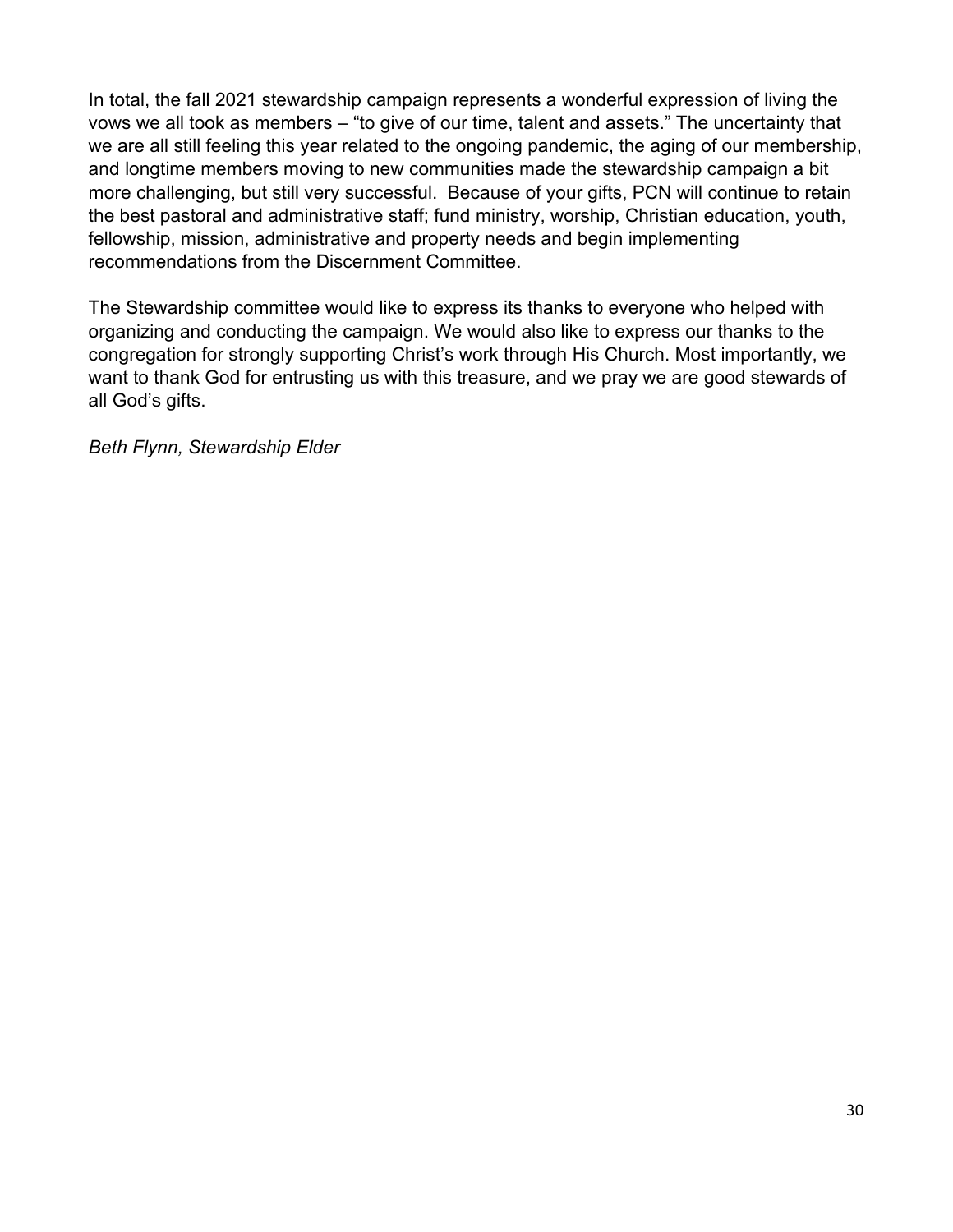The Worship Committee met on the first Wednesday of the month via Zoom this past year due to the Covid restrictions and for the safety of its members. Our committee consisted of Rev. Adam Smith, Bruce Stahley, Bill Bradfield, Katy Hatfield, David Harmon, Jeanne Convis, Jim Rolka and Delane Ramser.

The winter found us focusing on Ash Wednesday and Good Friday. The first outdoor chapel worship service during Lent was held with a limit of 35 pre-registered attendees on February 17. Katy and Adam produced a Choral Meditation through Lent CD which was available for members. A Good Friday virtual service was held. A sunrise service outside the church was held with pre-registration of 35 attendees.

With input from the Reconvening Task Force, plans for in-person church services were developed. It was decided to have one service during the summer months from June 20 through September 5.

A memorial slide presentation for past members and immediate family was presented in June. Liturgist training was implemented with great success. July 4<sup>th</sup> began the first fully back in-person service with masks required. Prepackaged communion elements were implemented. Recruitment of a contemporary music director continues. A video involving church members for Consecration Sunday was created and shared with the congregation. With the continued Covid restrictions, the committee chose to continue with one blended service through the winter. Two services were scheduled for Christmas Eve.

Many thanks for all the members of this committee who faithfully gave of their time and energy during this challenging past year.

*Delane Ramser, Worship Elder*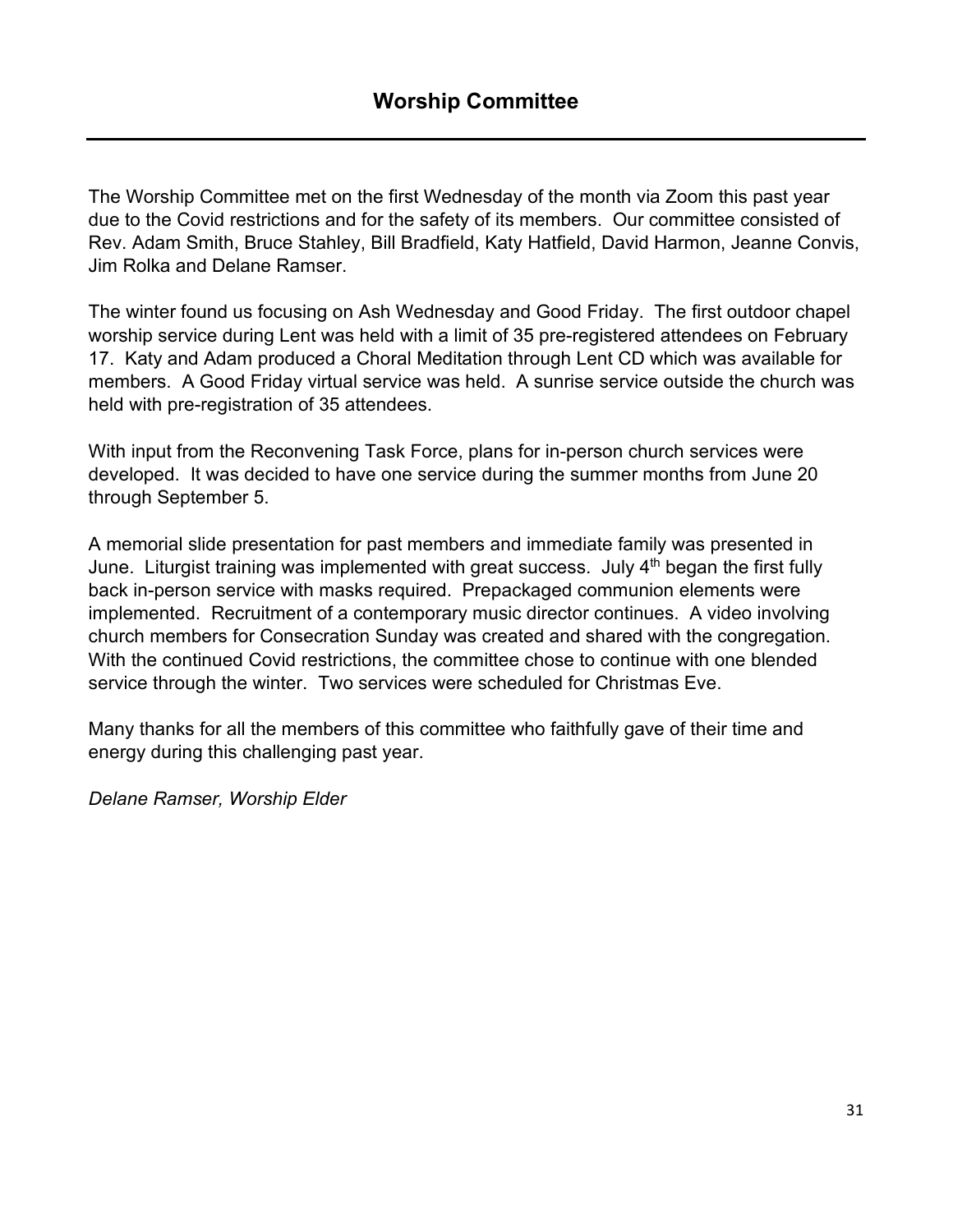Stephen Ministry has a long history at the Presbyterian Church of Novato. In 1987, Stephen Ministry was brought to PCN by church member Edith Penfield and Pastors Don Rayment and Bob Grove. They were trained to become Stephen Leaders. This ministry extensively trains and guides interested church members to give one-to-one confidential support to people experiencing a life crisis or change, which may include dealing with an illness, divorce, job loss or other life challenge. To this date, more than one hundred people have been trained to be Stephen Ministers, and at any one time five to seven caregiving relationships are active in the church. Stephen Ministers come from all walks of life, the majority being lay people with a common bond of their love for the Lord. They bring Christ's love to hurting people.

In January of 2020, Stephen Ministry began its 50-hour training program to train new Stephen Ministers. The training combines reading, lecture, discussion, skill practice and spiritualgrowth activities. Three of our church members attended. However, due to Covig-19 restrictions, the training ceased after only a limited number of training hours. Most likely, Stephen Leaders will resume training or begin a new 50-hour training program in the new year.

Stephen Ministers greatly appreciate Pastor Adam Smith and PCN staff for their ongoing support of this important ministry. If you or someone you know could benefit from a Stephen Minister's support, you can talk with Adam or a Stephen Leader for next steps and advice.

*Kathy Botko, Stephen Ministry Leader*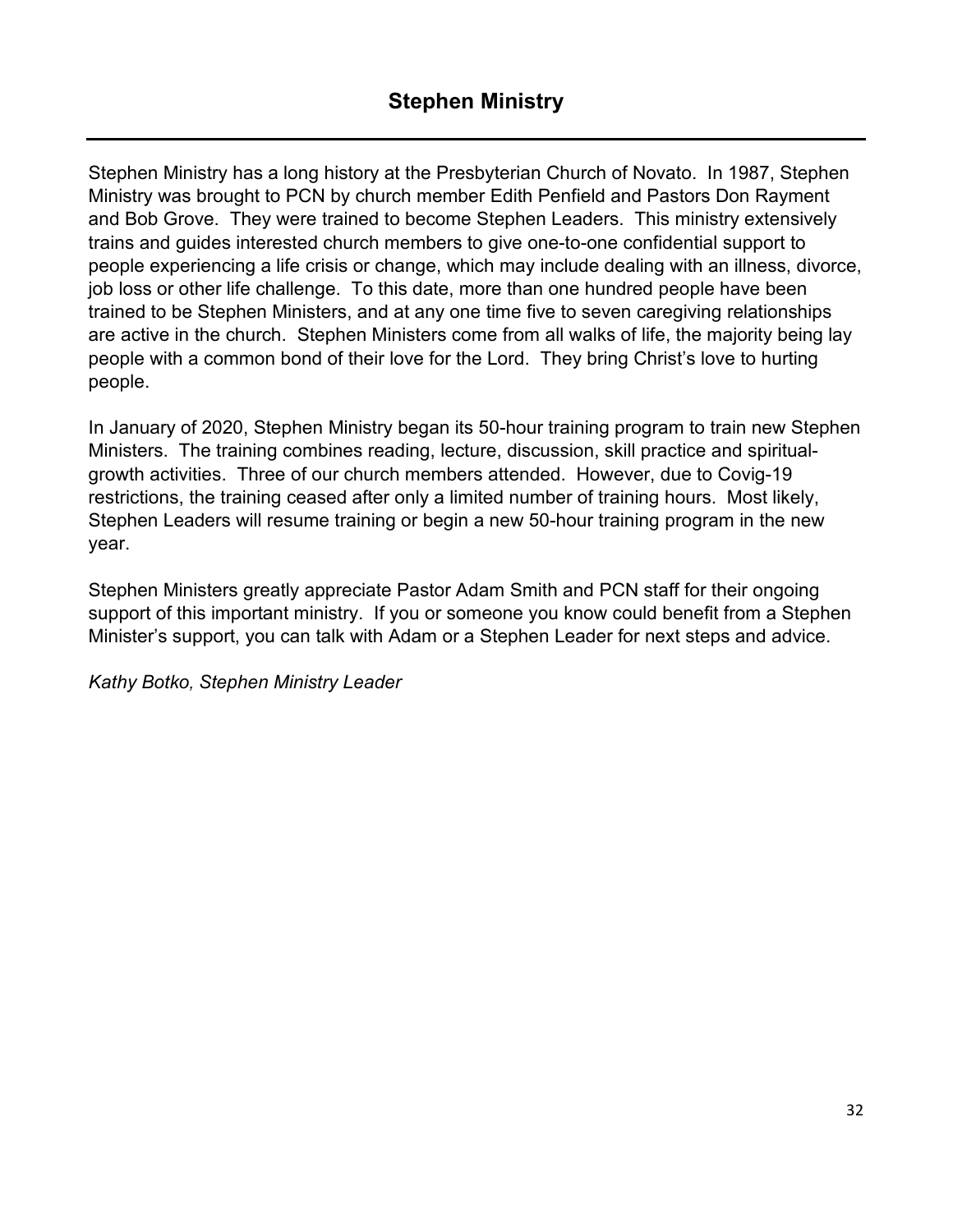As the loving hands and open hearts of our church, the Deacons continued to deliver care and compassion to our members, friends, and community in 2021. The past year brought a myriad of challenges and opportunities, and the Deacons met them all head on. Indeed, "the Lord has done great things for us, and we are filled with joy."

## **Reaching out to stay connected.**

This year was one of transition for our group. We went from a Zoom-only format for our monthly meetings to gathering in-person again this past fall. Our outreach to members changed over the course of the year, too. For the first few months, we continued to make dozens of weekly calls to maintain a consistent line of communication through the worst of the pandemic. As the situation evolved, things opened up, and more in-person contact could be made, we refocused our efforts on reaching out to a varying group of twenty or so members and non-members each week – and connecting with members before, during, and after Sunday services, too. We also reinstated visitation on a limited basis, taking time to visit those living alone or in facilities around the North Bay. Finally, we continue to try and find ways to help those unable to attend our Sunday services in person get connected virtually.

## **Providing support for church events, fellowship, and outreach.**

The Deacons helped sponsor two major in-person receptions in 2021: a get-to-know-you luncheon for Sarah Smith and a memorial and lunch reception for the late Russ Dreosch. Starting again in the fall, the Deacons are setting up, serving, and taking down the coffee each Sunday for fellowship time, either outside or in Trevitt Hall. Sometimes there are treats.

The Deacons sponsored several new efforts this year, including providing financial support for the church's restarted Prayer Blanket Ministry, as well as meals for our middle and high school youth groups every month. Although fewer requests were made in 2021 than in years past, we continue to support those who come to our church with immediate needs by supplying gas and grocery certificates distributed by Pastor Adam. Working closely with Vitalant, the Deacons also sponsored several highly successful blood drives throughout the year that were open to our larger Marin community.

### **Money matters and looking ahead.**

Financially, the Deacons' bottom line increased slightly in 2021. We began the year with a balance of \$18,924.25 and ended it with a balance of \$19,903.97. In 2022, we'll be looking for more opportunities to serve individual members as well as varied communities within the church, including our children, youth, and seniors. Any ideas from the congregation are welcome. Please share your thoughts and recommendations with your favorite Deacon!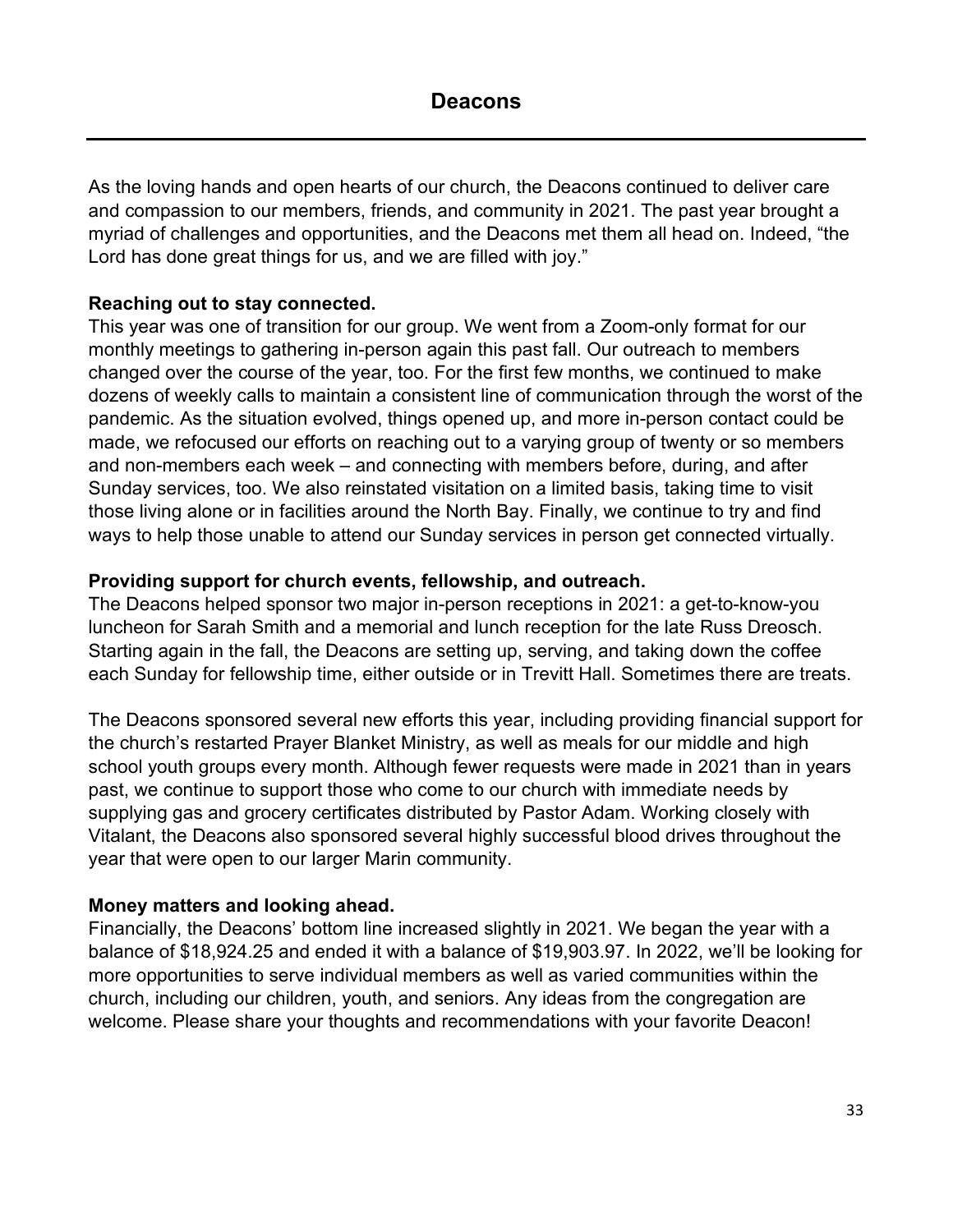## **A note of appreciation.**

I'd like to recognize and personally thank every one of the eleven Deacons who so lovingly served our church throughout 2021: Audrey Boland, Bill Bradfield, Brenda McIvor, Carol Robinson, Deanna Lutzeier, Janalee Holmes, Jo Richman, Laurie Dougherty, Linda Ward, Marcus Combs, and Sandy Fong. We'll be adding a rock-star class of five new Deacons to our ranks this February. Our church should be so proud of this group for putting their hearts and souls on the line every month on behalf of others. It's been my pleasure and privilege to serve with them.

The Deacons look forward to playing a key role in the life of our Presbyterian Church of Novato in 2022. God bless us, every one!

*Brook Stahley, Deacon Moderator*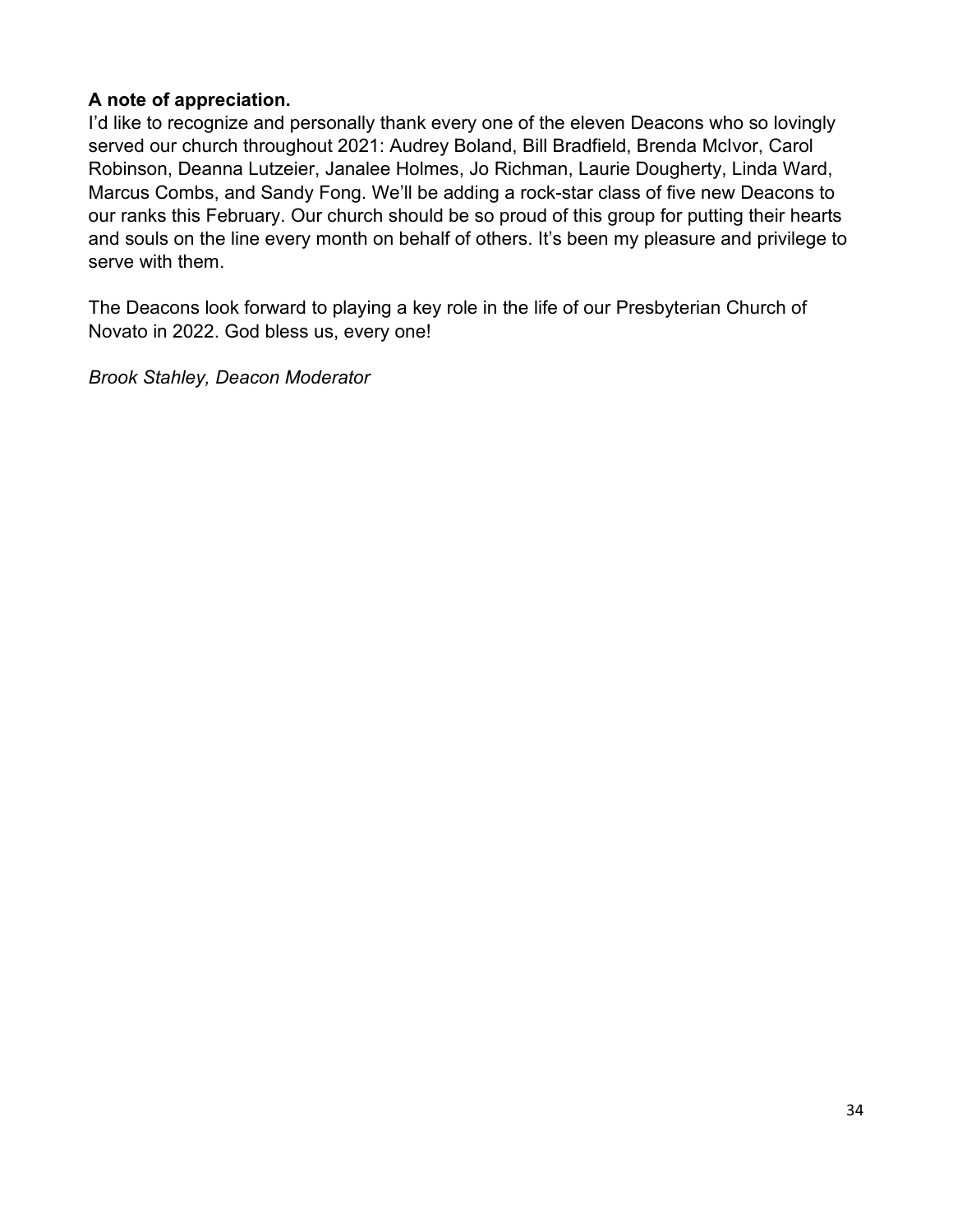PCN established the Support and Endowment Fund in 1989 using two large bequests. Session simplified the name and focus to "The Endowment Fund" in 2012. The purpose of the fund is to earn income that can pay for expenditures that (1) are beyond the capacity of PCN to fund through its normal operating budget, and (2) have a potential significant, longterm impact on PCN or the greater Novato Community. Bequests and memorial gifts to the church are added to either the Endowment Fund or the Betty Doerkson/Wylie Fund, depending on the designation by the donor at the time of the donation.

In January 2021, the transition of all funds to New Covenant Trust Company was complete. The committee retains responsibility for setting investment objectives, risk profile, and monitoring overall performance. The committees established five separate accounts: 1) Endowment fund, 2) Doerkson/Wylie fund, 3) Property Reserve, 4) Operating Reserve and 5) Equity Accounts (earmarked funds). The committee met with the investment advisor on August 13, 2021 to review the investments and their performance, market trends and indicators from the pandemic and inflation.

The fees for the management of the funds is paid from the realized gains, dividends and interest earned on investments. PCN has been blessed with very good work done by New Covenant Trust Company, and from the property reserve we were able to cover the costs of the new heating and air conditioning system replacement in the Christian Education building. We are thankful to have these reserves so that we do not have come and ask for money for a major repair such as this.

PCN will be utilizing some of the earned interest from the endowment for budget expenditures in 2022. We believe some of the new positions will have a "significant, long-term impact on PCN and the greater Novato Community."

PCN Elders and members who served on the Endowment Committee in 2021 included Tonya Church, Joe Simmons, Brad Praun, Beth Flynn, Walt Campbell, and Bruce Stahley. If you have any questions about the Endowment Committee activities, please feel free to ask any of us.

*Tonya Church, Support and Endowment Chair*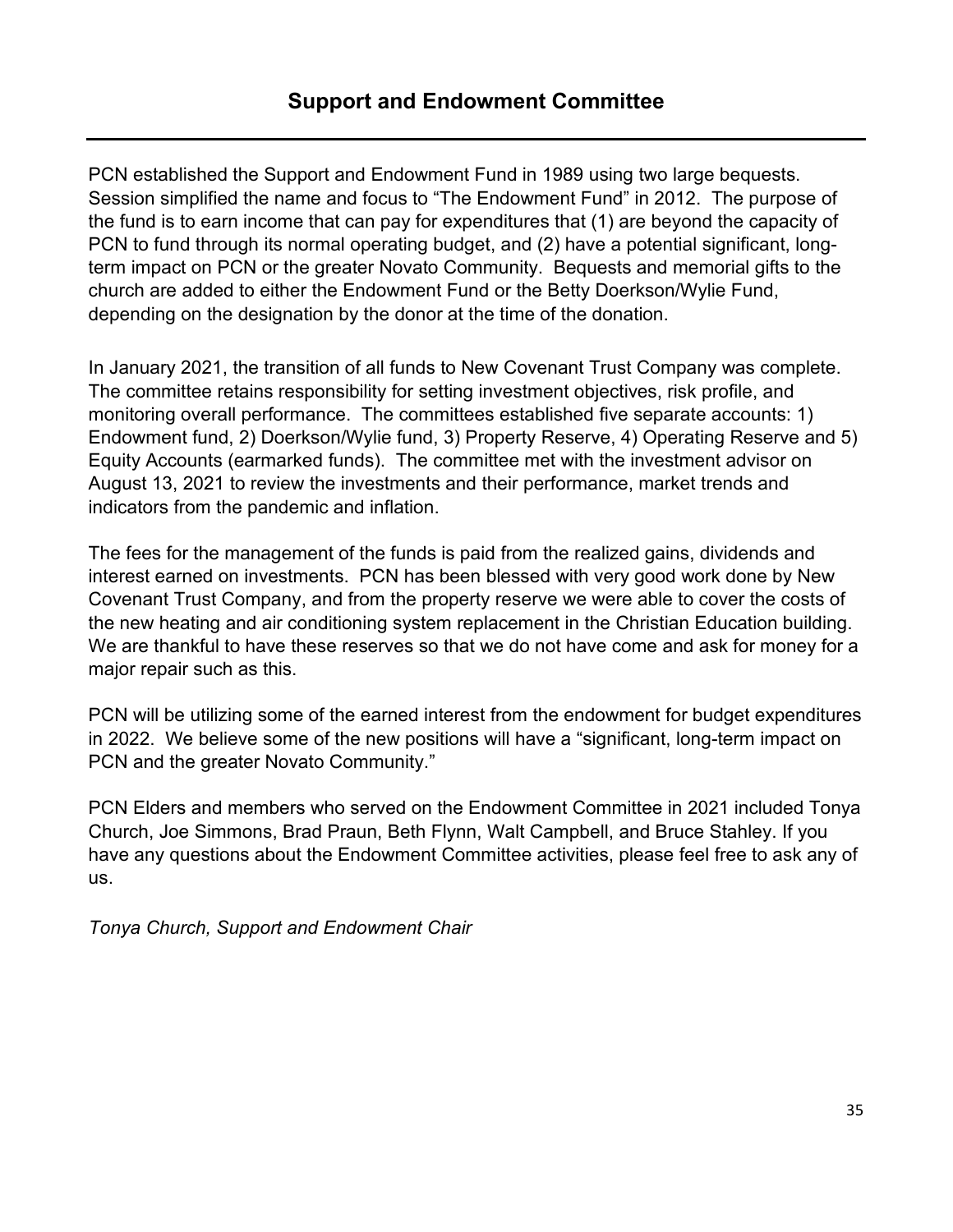1 Thessalonians 5:18 says "Give thanks in all circumstances for this is the will of God." We are most thankful and grateful for our family and friends who faithfully supported the ministries here at PCN through your generous gifts during the past year. These gifts include your time, talents, love, and tithes. This list seems so short for the hours of love and service given by you during this last year. We had many new challenges, the pandemic continued, and some of our best work was done during this time. We were finally able to start coming back together to worship, have a cup of coffee and enjoy the fellowship of each other.

Finance and Admininstration was involved in small improvements over the course of the year. We looked at ways to do our business just a bit differently to see if we could cut costs. With the ever-increasing exodus of people from California, we at PCN are not immune and have lost many of members as they moved out of state, or just out of Novato. We are constantly looking at the new laws we need to comply with, the costs of these changes, but also looking for just simpler ways of doing business at PCN.

In September we said goodbye to Stephanie Monahan. We worked closely with the Personnel Committee and realized an opportunity. Personnel was able to recruit Suzanne Schmidt as our interim financial secretary, who with "fresh eyes" was able to identify ways to make life simple. Suzanne has been instrumental for us as we began moving from paper to electronic files. We now are receiving many of our invoices by email, and we are paying many bills electronically as well. With the help of Steve Revere, Mike Winsor, Marcus and Diane Combs, we were able to research, buy and set up a new computer, transition our accounting system to Quickbooks Online, clean the finance office and remove all the old records from the finance office and other locations. We had a shred company come and shred all the old records in a secure manner. It was quite a transformation! Please join me in a special thank you to the team, who were ever so helpful, as this really was a team effort, to make these transitions and more as we move forward into 2022. I also want to thank Don Erba for coming in to replace the office lights.

We are so grateful for the generous giving. We had \$535,000 pledged, and our donations for the year totaled \$546,366.21. With the reduction in expenses, we managed a small deficit of \$7,491.60 in a year we were facing a major deficit. We could not have done this without your continued commitment and generous giving. Our intention is to have any excess for the year put into our operating reserve to cover expenses for next year. We are taking a bold step of faith to support the work of the Discernment Team and the Personnel Committee to recruit new staff members to our critical positions.

A few things will be a little different. We ordered giving envelopes in monthly sets for those using them. We continue to encourage you to give online and check out the church management system where you can now track your own giving, print out statements as